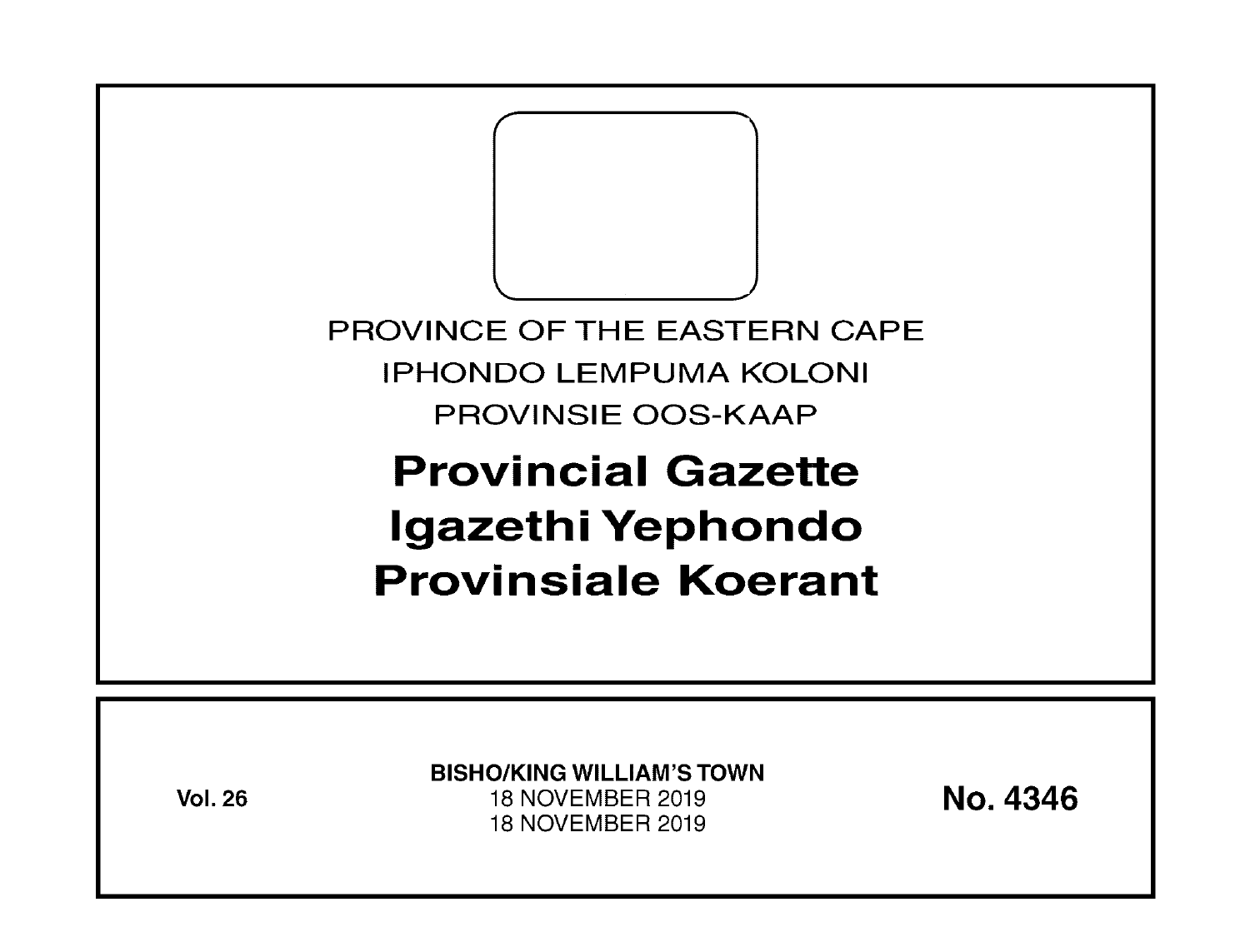$\Box$ 

 $\overline{\phantom{a}}$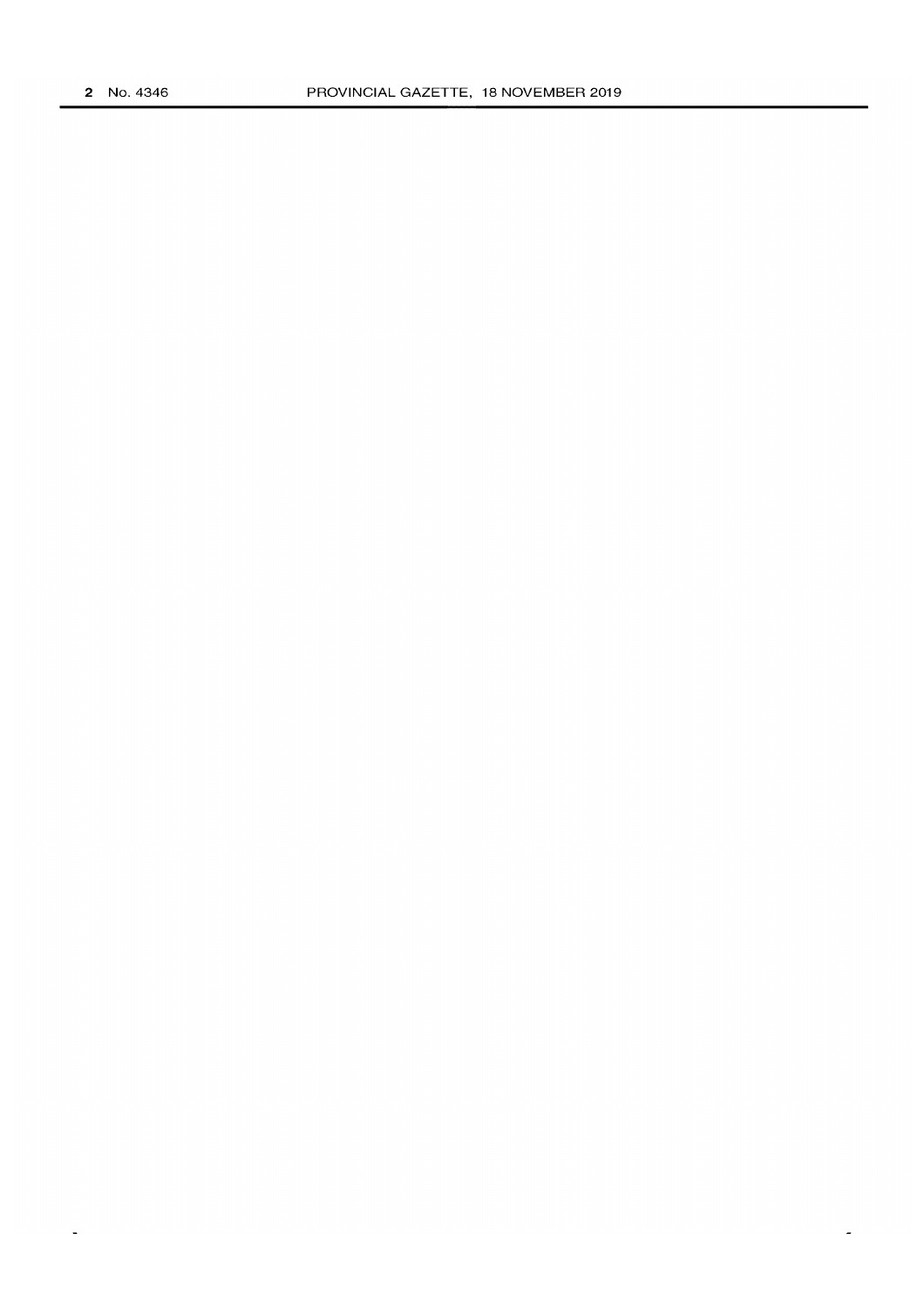# **CONTENTS**

|            |                                                                                                                                                                                                                                                                                                                      | Gazette<br>No. | Page<br>No. |
|------------|----------------------------------------------------------------------------------------------------------------------------------------------------------------------------------------------------------------------------------------------------------------------------------------------------------------------|----------------|-------------|
|            | <b>PROVINCIAL NOTICES • PROVINSIALE KENNISGEWINGS</b>                                                                                                                                                                                                                                                                |                |             |
| 315        | Spatial Planning and Land Use Management Act (16/2013): Erf 5932, Uitenhage, Port Elizabeth, Eastern                                                                                                                                                                                                                 |                |             |
|            |                                                                                                                                                                                                                                                                                                                      | 4346           | 14          |
| 316<br>317 | Eastern Cape Use of Official Languages Act (8/2016): Call for comment on the Act: Regulations<br>Spatial Planning and Land Use Management Act (16/2013): Erf 638, Wells Estate, Port Elizabeth, Eastern                                                                                                              | 4346           | 15          |
|            |                                                                                                                                                                                                                                                                                                                      | 4346           | 31          |
| 318<br>319 | Spatial Planning and Land Use Management Act (16/2013): Erf 3405 (a portion of Erf 1028). Beacon Bay<br>Spatial Planning and Land Use Management Act (SPLUMA) (16/2013): Publication of the Joe Gqabi District<br>Municipal Planning Tribunal Members; and agreement for the establishment of the Joe Ggabi District | 4346           | 31          |
| 320        | Municipal Structures Act (117/1998): Chris Hani District Municipality: Extract out of minutes a special council                                                                                                                                                                                                      | 4346           | 32          |
|            | meeting held on 11 October 2019 update report on declaration of State of Municipal Disaster: Drought                                                                                                                                                                                                                 | 4346           | 34          |
|            | LOCAL AUTHORITY NOTICES • PLAASLIKE OWERHEIDS KENNISGEWINGS                                                                                                                                                                                                                                                          |                |             |
| 289        | Spatial Planning and Land Use Management Act, 2013 (Act 16 of 2013): Erf 4205, Walmer, Port Elizabeth,                                                                                                                                                                                                               | 4346           | 45          |
| 290        | Spatial Planning and Land Use management Act, 2013: Notice in terms of sections 35(1) and 37 (4) & (5) of                                                                                                                                                                                                            |                |             |
|            |                                                                                                                                                                                                                                                                                                                      | 4346           | 46          |
| 291        |                                                                                                                                                                                                                                                                                                                      | 4346           | 47          |
| 292        | Spatial Planning and Land Use Management Act (16/2013): Erf 1572, Gonubie (East London)                                                                                                                                                                                                                              | 4346           | 47          |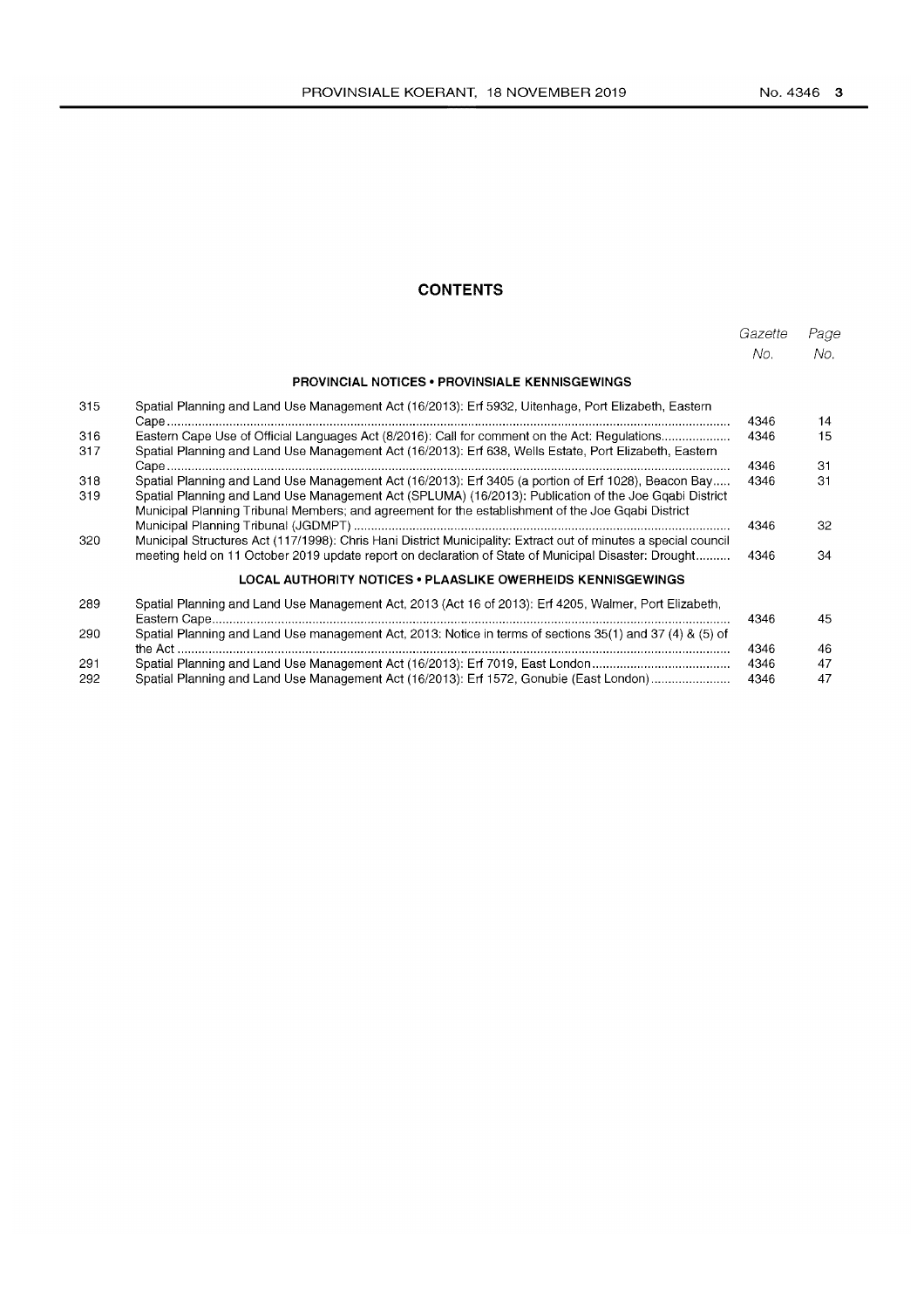$\Box$ 

 $\tilde{\phantom{a}}$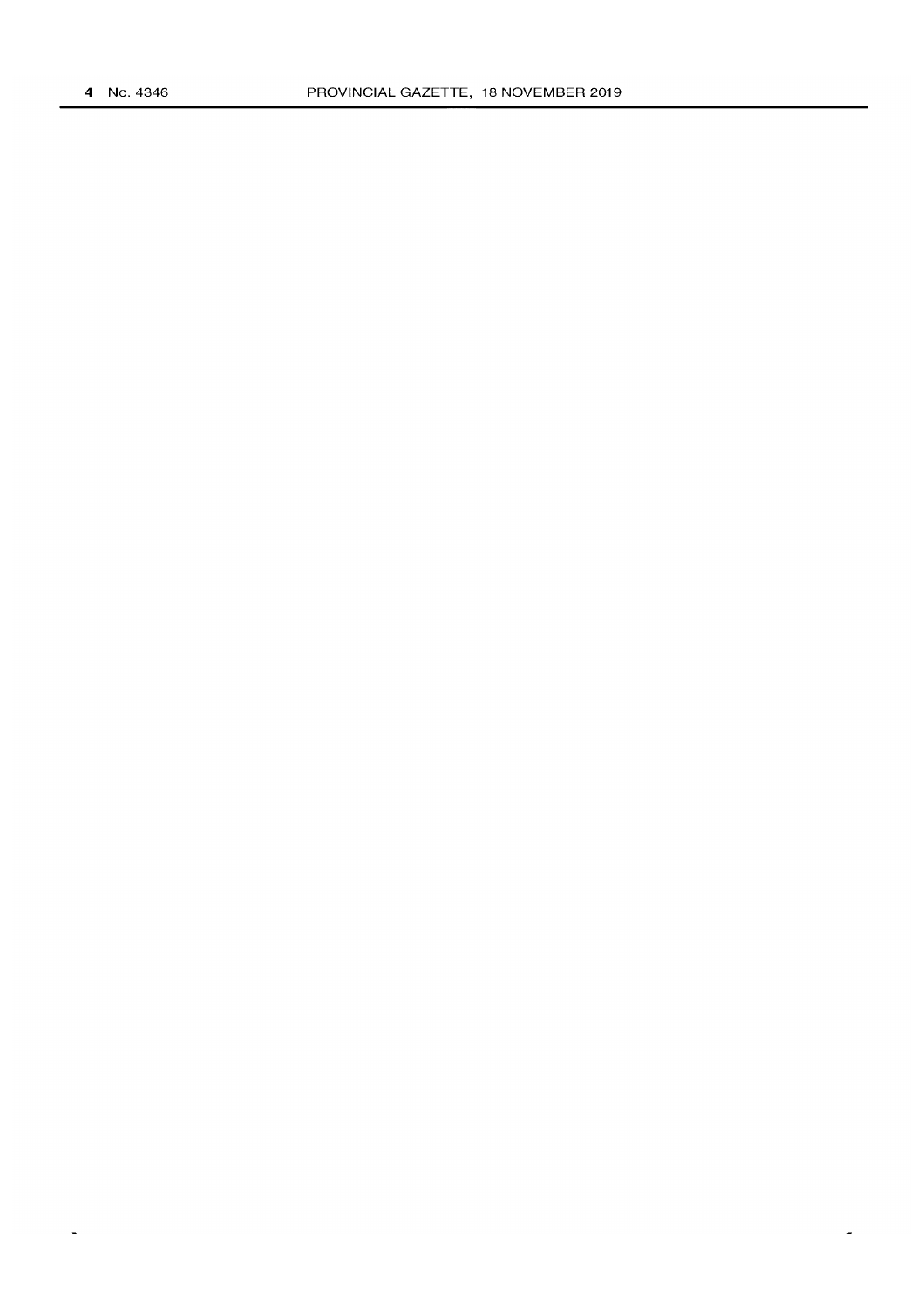$\ddot{\phantom{a}}$ 

 $\tilde{\phantom{a}}$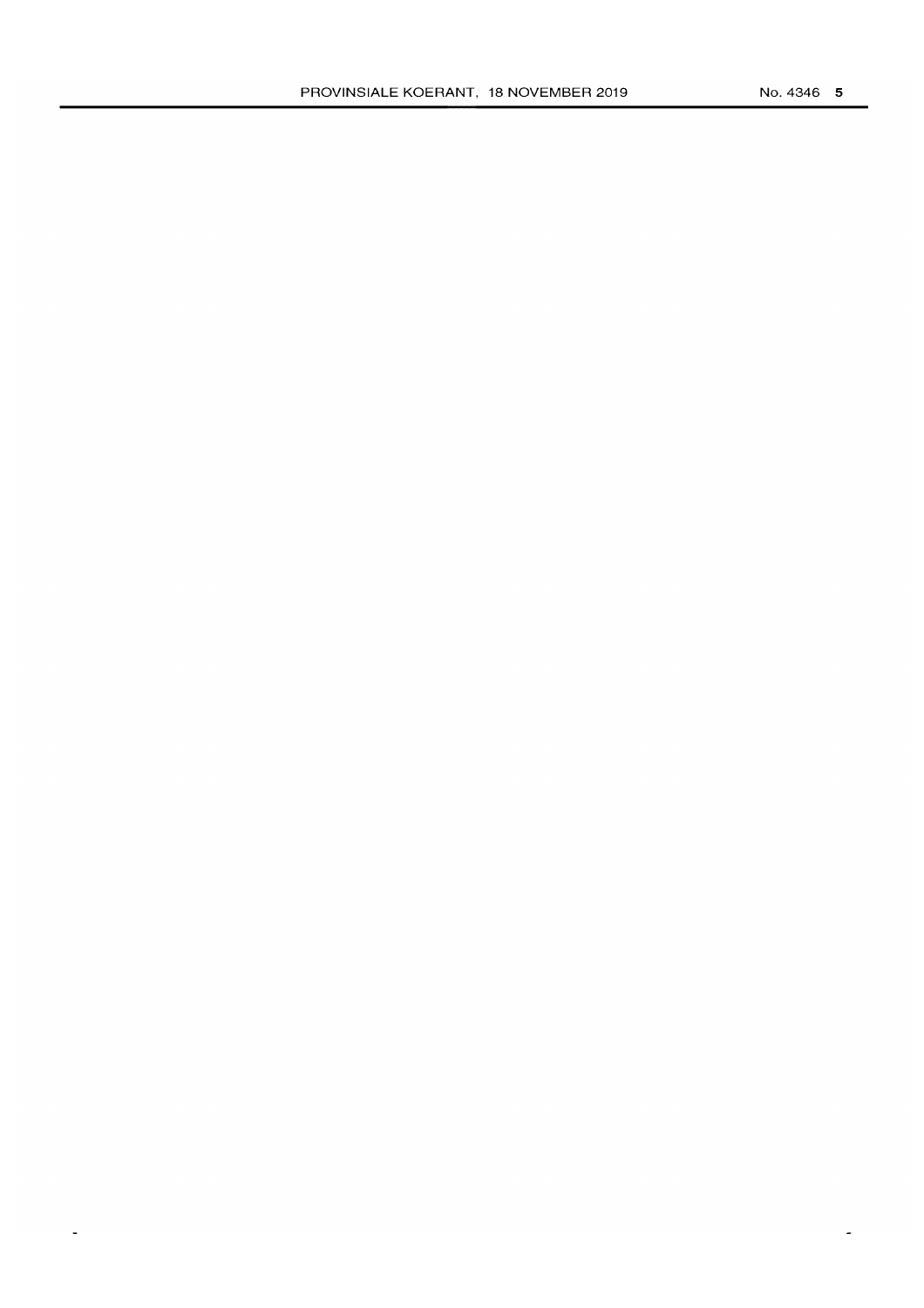$\hat{\mathbf{z}}$ 

 $\pmb{\mathcal{L}}$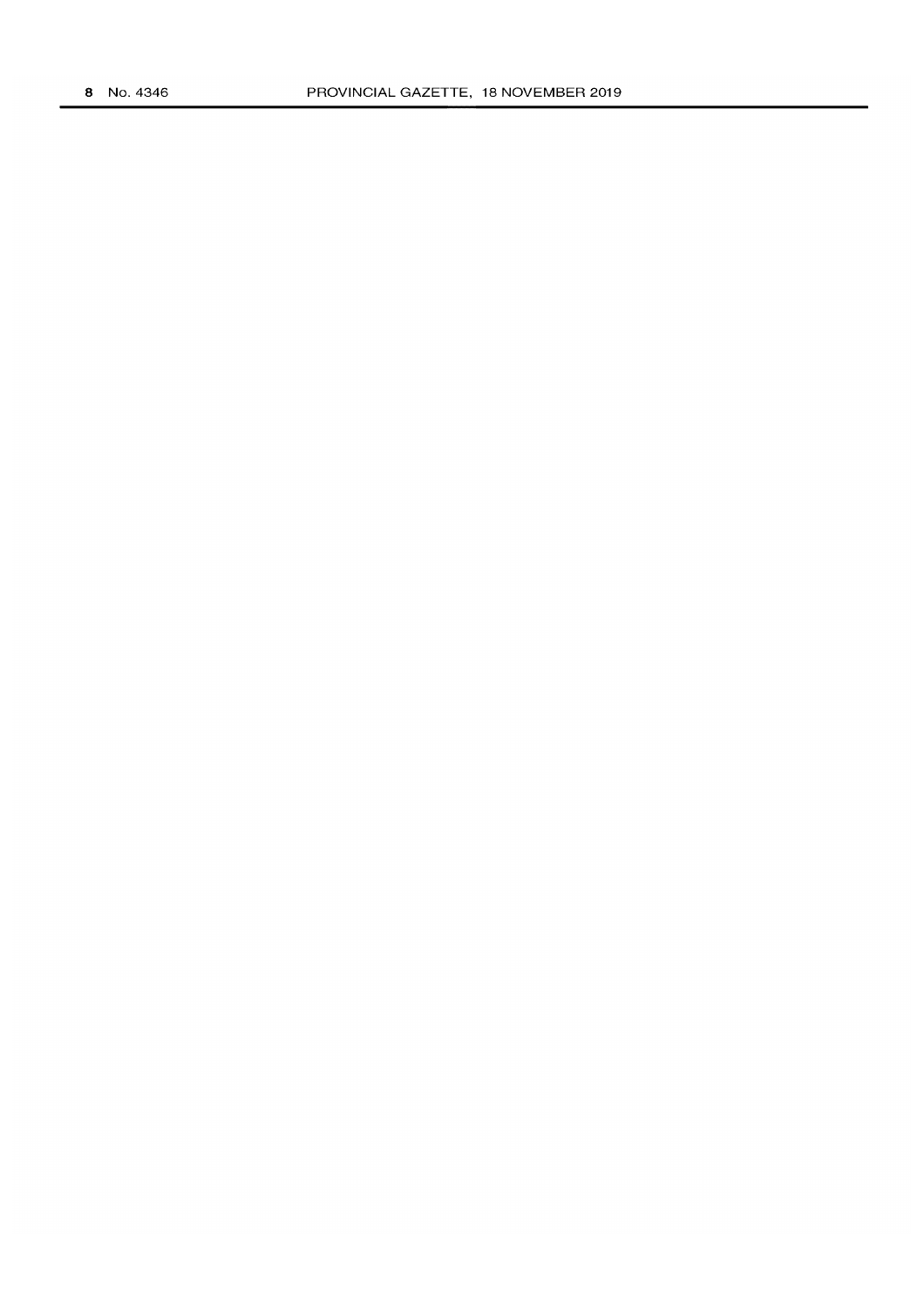$\ddot{\phantom{a}}$ 

 $\tilde{\phantom{a}}$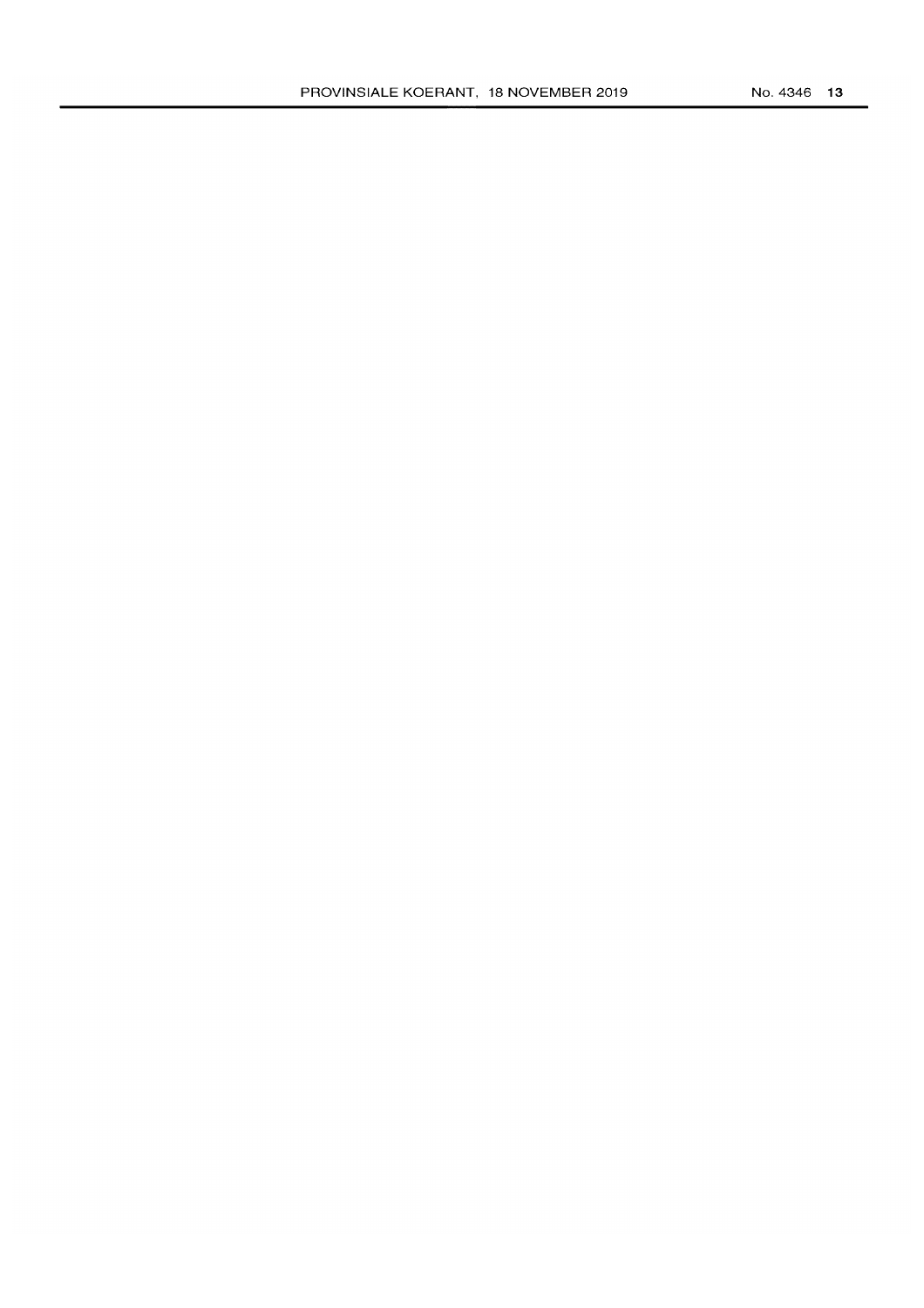# **PROVINCIAL NOTICES • PROVINSIALE KENNISGEWINGS**

# **PROVINCIAL NOTICE 315 OF 2019**

# **Removal of Restrictions in terms of the Spatial Planning and Land Use Management ACT, 2013 (Act 16 of 2013)**

# **ERF 5932, Uitenhage, Port Elizabeth, Eastern Cape**

Under section 47 of the Spatial Planning and Land Use Management ACT, 2013 (Act 16 of 2013) and upon instruction by the Local Authority, a notice is hereby given that conditions B.e(ii) and B.e(iv) contained in Deed of Transfer T54068/2000 applicable to Erf 638, Wells Estate, Port Elizabeth is hereby removed and condition C.a(i) also contained in Deed of Transfer T54068/2000 are amended to include Telecommunications Infrastructure.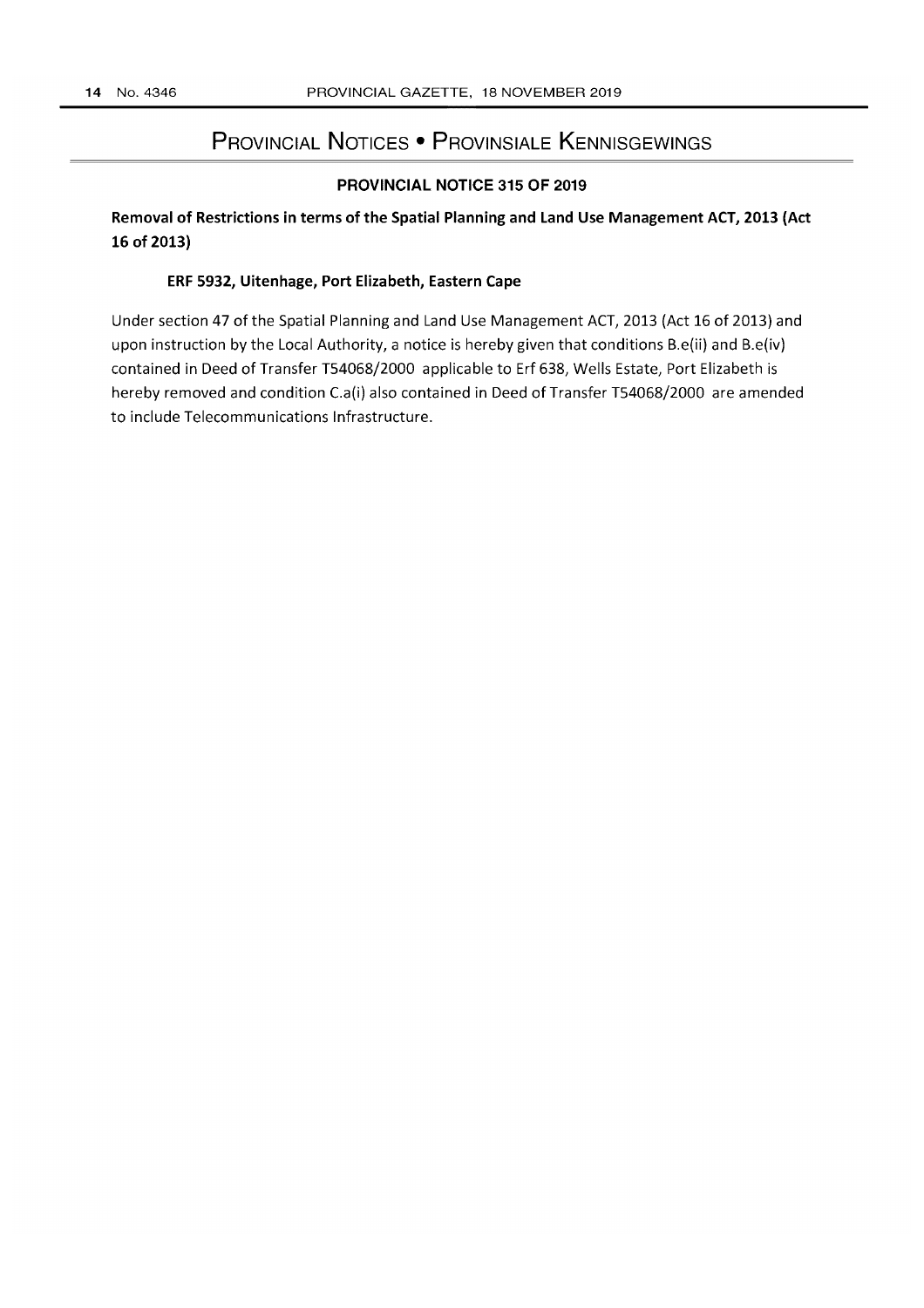# PROVINCIAL NOTICE 316 OF 2019

# EASTERN CAPE USE OF OFFICIAL LANGUAGES ACT, 2016

# REGULATIONS

# EASTERN CAPE USE OF OFFICIAL LANGUAGES ACT, 2016 (ACT NO.8 OF 2016)

# CALL FOR COMMENT ON EASTERN CAPE USE OF OFFICIAL LANGUAGES ACT: REGULATIONS

I, Fezeka Bayeni, Member of the Executive Council responsible for Arts and Culture in the Province of the Eastern Cape, acting in terms of the powers vested in me by section 13 of the Eastern Cape Use of Official Languages Act, 2016 (Act No.8 of 2016), intend to make the Regulations set out in the Schedule hereto.

All interested persons and organisations are invited to comment on the Regulations, in writing and direct the comments to -

The Head of Department of Sport, Recreation, Arts and Culture, Private Bag X0020, Bhisho, 5606,

for attention: Adv. J. Kruger, tel. 043 492 1488/89/90, e-mail julian.kruger@ecsrac.goy.za

The comments must reach the Department within 30 days of publication hereof.

**FEZEKA** (VENI MEC FOR SPORT, RECREATION, ARTS AND CULTURE DATE: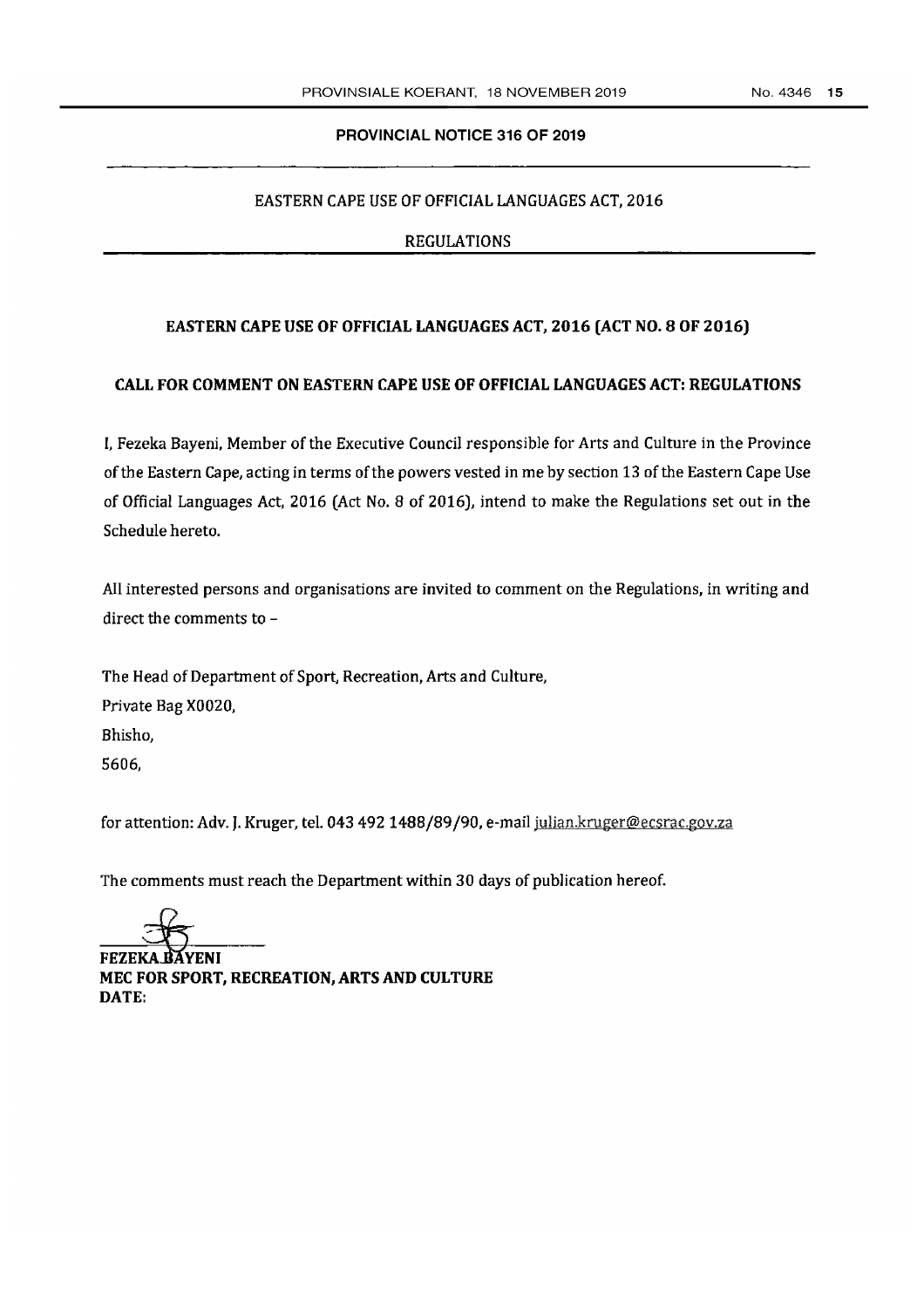## REGULATIONS

# **TABLE OF CONTENTS**

|                                                                              | 3  |
|------------------------------------------------------------------------------|----|
|                                                                              | 3  |
|                                                                              | 8  |
| 4. TIMEFRAME FOR ESTABLISHING CENTRAL PROVINCIAL LANGUAGE UNIT               | 10 |
| 5. TIMEFRAMES FOR ESTABLISHING A LANGUAGE UNIT                               | 11 |
| 6. TIMEFRAMES FOR REPORT CONTEMPLATED IN SECTION 9                           | 12 |
|                                                                              | 13 |
| 8. LODGING FOR AN APPLICATION FOR EXEMPTION FRAME ACCORDING THE RESOLUTION   | 14 |
| 9. REQUIREMENTS FOR AN APPLICATION FOR EXEMPTION FRAME ALL ALL ALL ASSESSED. | 14 |
|                                                                              | 15 |
|                                                                              | 15 |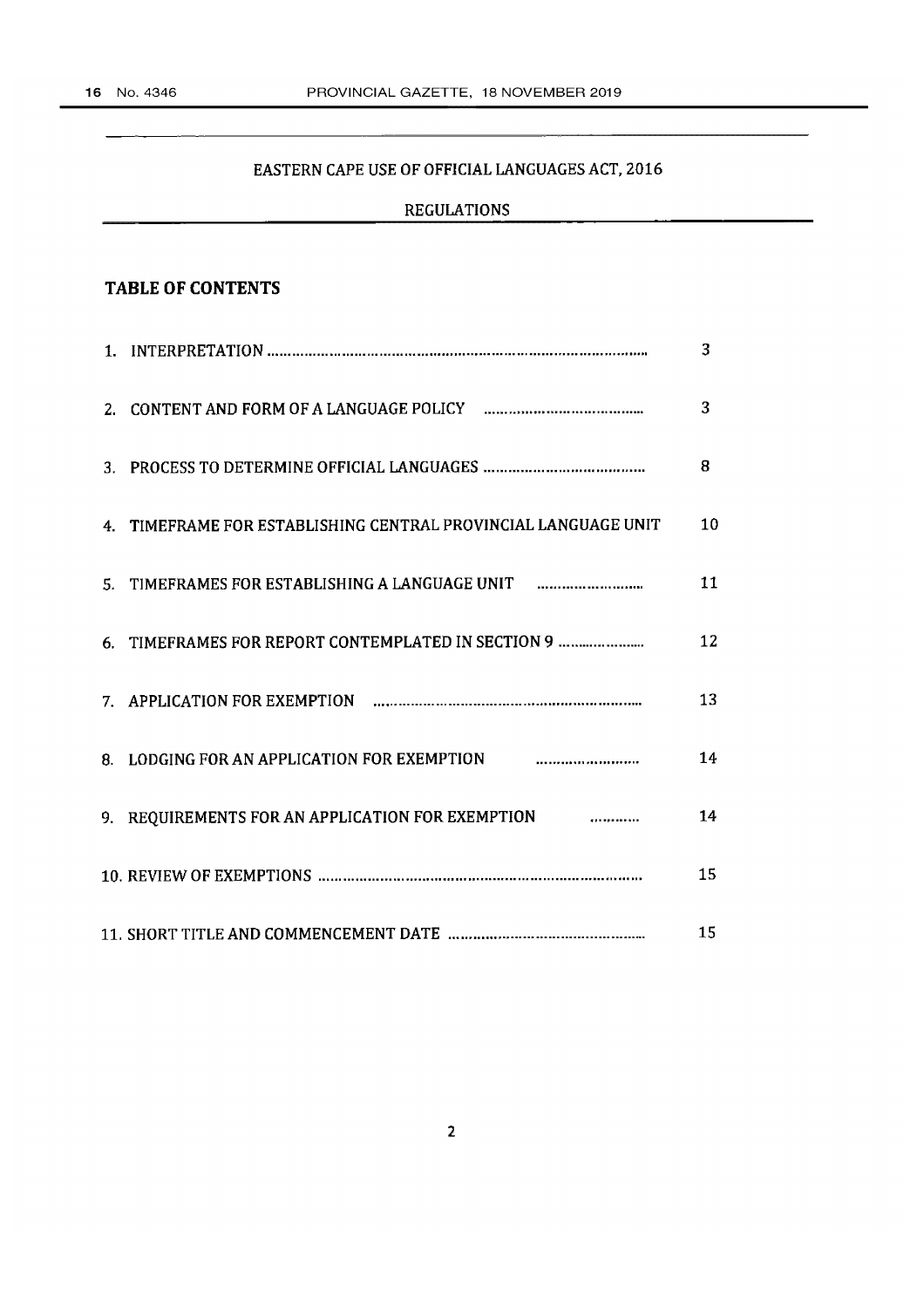#### REGULATIONS

# PART 1: INTERPRETATION

## 1. Interpretation

- (1) In these Regulations, unless the context indicates otherwise-
	- (a) "day" means a calendar day, and when any number of days is prescribed for the doing of any act, the time period must be calculated by excluding the first day and including the last day, except if the last day falls on a Sunday or a public holiday, in which case the time period will expire on the day following the Sunday or public holiday;
	- (b) "HOD" means the head of Department; and
	- (c) "the Act" means the Eastern Cape Use of Official Languages Act, 2016.
- (2) A word or expression that is defined in the Act bears the same meaning in these Regulations as in the Act.

## PART 2: CONTENT AND FORM OF A LANGUAGE POLICY

## 2. Content and form of a language policy

- (1) A language policy contemplated in section 4 of the Act must state:
	- (a) the purpose of policy;
	- (b) the nature of the provincial department, provincial public entity or provincial public enterprise describing, amongst other things: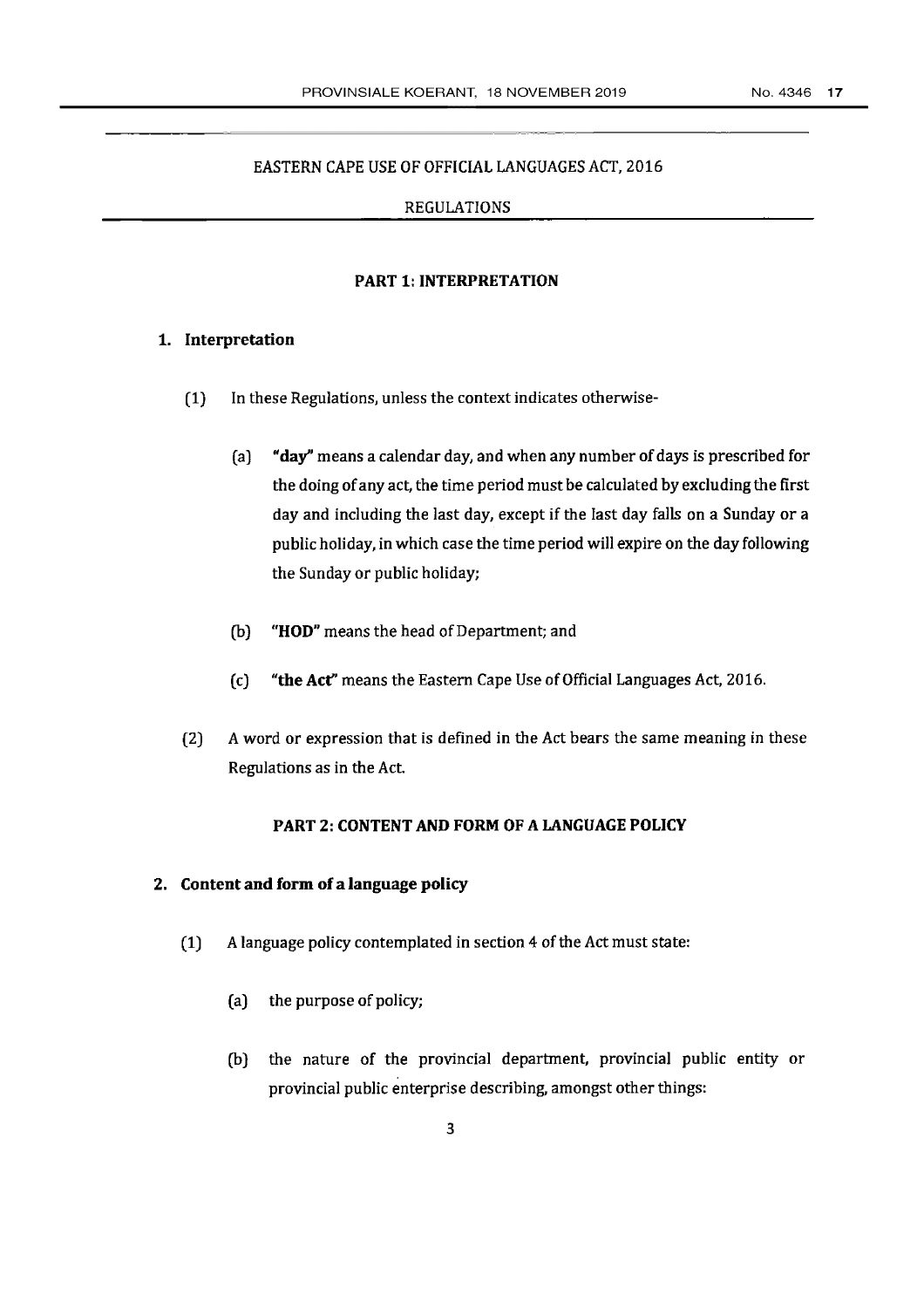- (i) the nature of services provided by the provincial department, provincial public entity or public enterprise;
- (ii) regions or geographical locations where services are provided;
- (c) the official languages thatthe provincial department, provincial public entity or public enterprise will use for government purposes;
- (d) how the provincial department, provincial public entity or public enterprise will use the official languages selected, amongst other things:
	- (i) to effectively communicate with members of the public;
	- (ii) when compiling official forms;
	- (iii) in public notices and announcements, public information signs, signage identifying facilities and services;
	- (iv) in government reports, documents, records, transcripts and other official publications intended for public distribution; and
	- (v) at hearings and other official proceedings;
- (d) how the provincial department, provincial public entity or public enterprise will communicate with members of the public whose language of choice is not one of the selected official languages, amongst other things: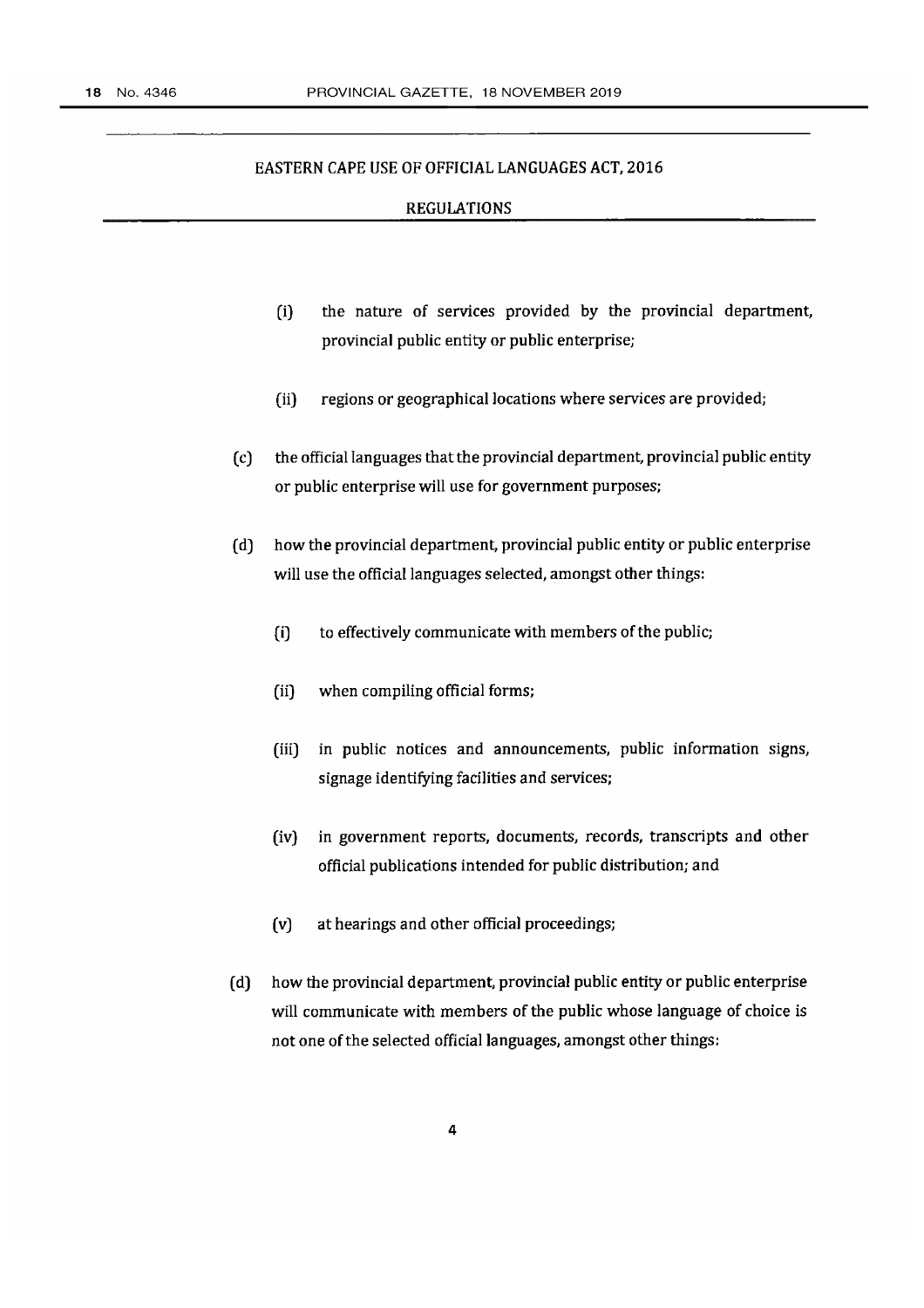- (i) providing a procedure to enable members of the public to receive services in a language other than the official languages of the provincial department, provincial public entity or public enterprise, which may include translation and/or interpretation services;
- (ii) stipulating the time periods that will apply to such procedures;
- (e) how the provincial department, provincial public entity or public enterprise will communicate with members of the public whose language of choice is South African Sign Language by, amongst other things:
	- (i) providing a procedure to enable members of the public to receive services in South African language; and
	- (ii) stipulating the time periods that will apply to such procedures;
- (f) how members of the public can access the language policy by describing:
	- $(i)$  which official languages the policy will be published in, provided that the language policy must be published in at least the selected official languages, which are isiXhosa, Afrikaans, English and SeSotho;
	- (ii) where the policy will be available in hardcopy and electronically and the procedure to enable members of the public to access the policy; and
	- (iii) whether the policy will be available in Braille, and if so, the procedure to enable members of the public to access the policy in Braille;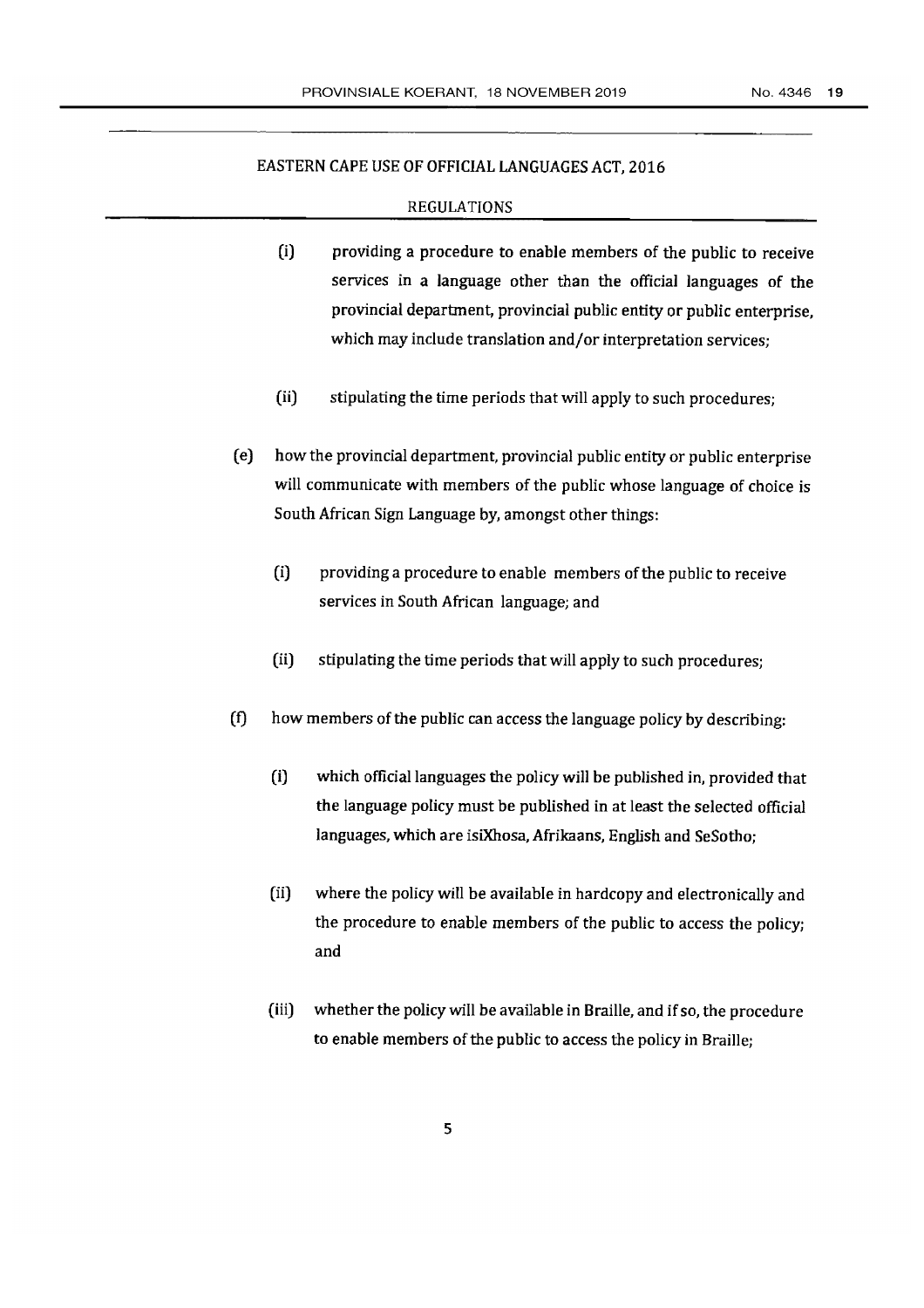- (g) a complaints mechanism regarding the use of official languages by the provincial department, provincial public entity or public enterprise, in the form contemplated in regulation 2 (2) below.
- (2) Complaints mechanism
	- (a) any person who is dissatisfied with a decision of a provincial department, provincial public entity or public enterprise regarding its use of official languages may lodge a complaint addressed to;
		- (i) the head of the provincial department concerned; or
		- (ii) the head of the provincial public entity or provincial public enterprise concerned.
	- (b) A complaint must be delivered:
		- (i) to the street address of the head office of the provincial department, provincial public entity or provincial public enterprise; or
		- (ii) by registered post remitted to the head of the provincial department concerned or the head of the provincial public entity or provincial public enterprise at the postal address of the head office of the provincial department, provincial public entity or provincial public enterprise; or
		- (iii) by fax or e-mail to the head of the provincial department concerned or the head of the provincial public entity or provincial public enterprise, at his or her fax or e-mail address.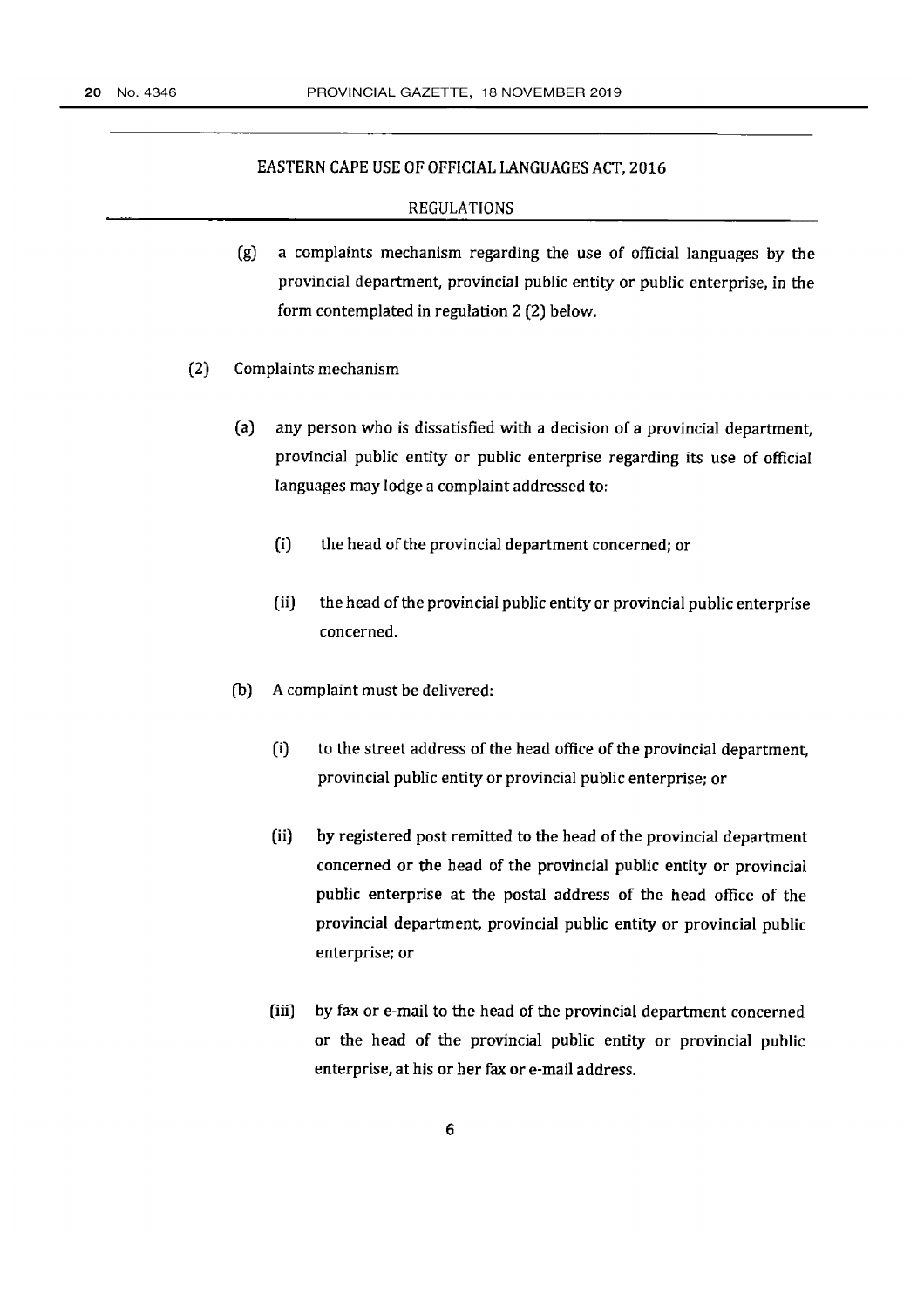- (c) The complaint must:
	- (i) be in writing;
	- (ii) be lodged within 3 months of the complaint arising;
	- (iii) state the name, address, and contact information of the person lodging the complaint; and
	- (iv) provide a full and detailed description of the complaint.
- (d) The head of the provincial department concerned or the head of the provincial public entity or provincial public enterprise may request a complainant to:
	- (i) supply additional information necessary to consider the complaint; and
	- (ii) attend a meeting for the purpose of making oral enquiry into the complaint.
- (e) The head of the provincial department concerned or the head of the provincial public entity or provincial public enterprise must:
	- (i) consider the complaint and make a decision, no later than 3 months after the complaint was lodged; and
	- (ii) inform the complainant in writing of the decision.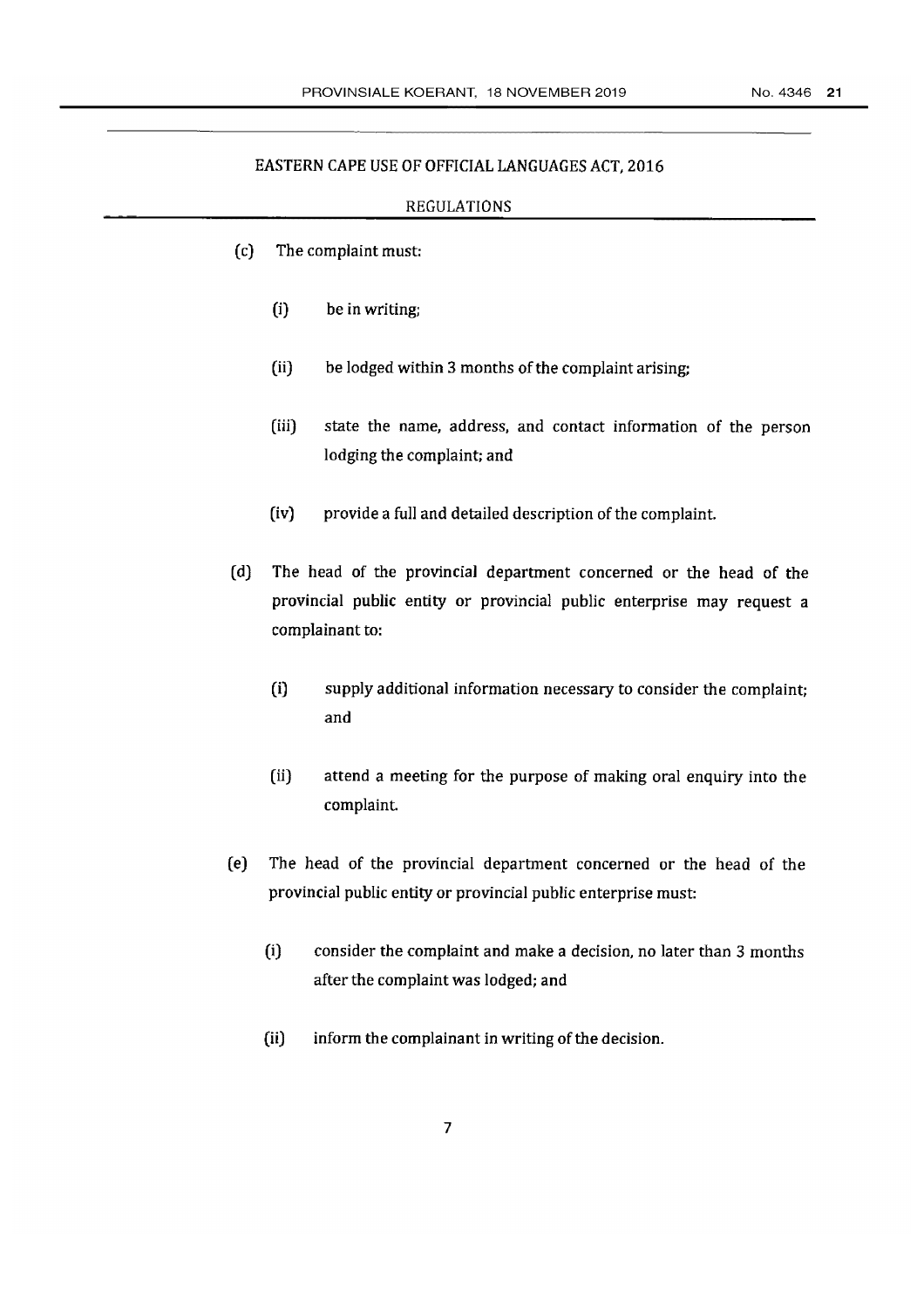- (3) A complainant not satisfied with a decision contemplated in paragraph 2(e)(ii) may lodge an appeal with:
	- (a) the MEC of the provincial department concerned; or
	- (b) the accounting authority of a provincial public entity or provincial public enterprise;
	- (c) The appeal must:
		- (i) be in writing;
		- (ii) be lodged within 1 month of a decision contemplated **in** paragraph 2(e)(ii);
		- (iii) state the name, address, and contact information of the person lodging the appeal; and
		- (iv) provide a full and detailed description of the complaint.
	- (d) The MEC of the provincial department concerned or the accounting authority of the provincial public entity or provincial public enterprise must:
		- (i) consider the appeal and make a decision, no later than 3 months after the appeal was lodged; and
		- (ii) inform the appellant in writing of the decision.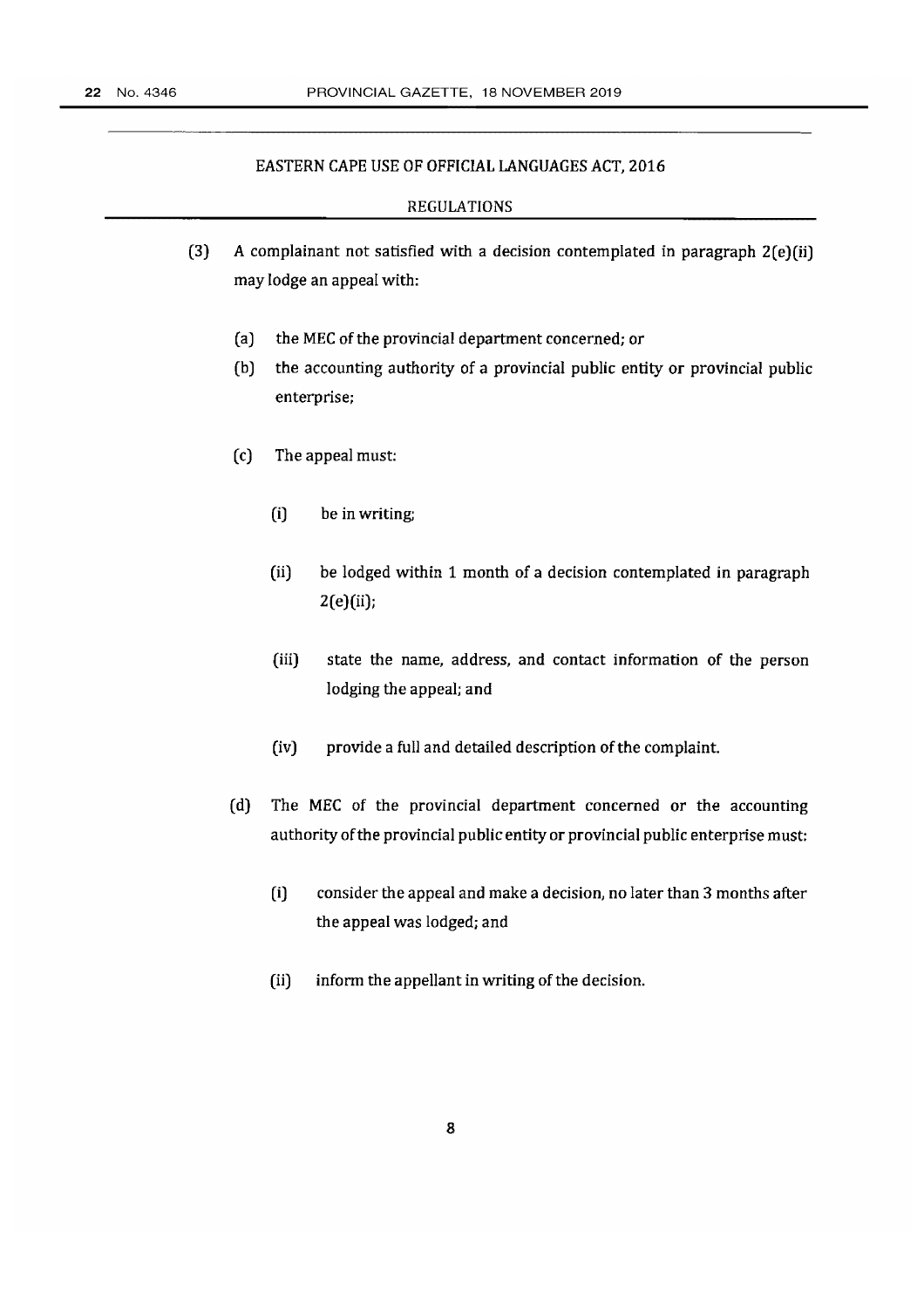#### REGULATIONS

## 3. Process to determine official languages

- (1) In order to determine its official languages as contemplated in section 4(2) of the Act, every provincial department, provincial public entity or provincial public enterprise:
	- (a) must consider the factors stipulated in section 6(3) of the Constitution, including:
		- (i) language usage of members of the public that access the services of the provincial department, provincial public entity or provincial public enterprise, having regard to:
			- (aa) language needs of members of the public accessing the services;
			- (bb) language statistics in the population census published by the Statistician-General in terms of section 7 of the Statistics Act No. 6 of 1999;
			- (cc) research that the provincial department, provincial public entity or provincial public enterprise may conduct;
		- (ii) expenses associated with adopting official languages for government purposes;
	- (b) must consider practical and positive measures that it will take to elevate the status and advance the use of indigenous languages of historically diminished use and status, in accordance with section 6(2) of the Constitution.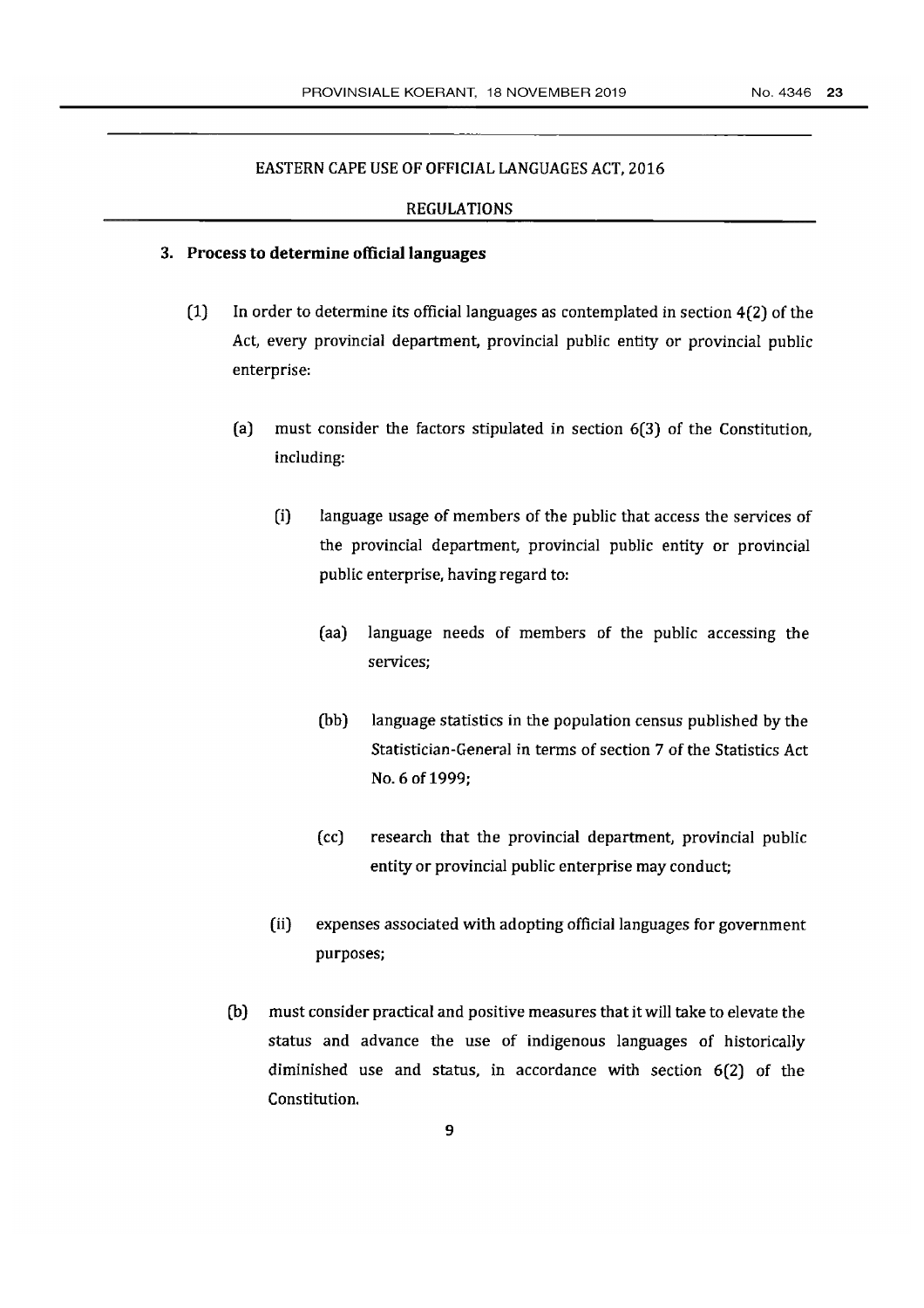#### **REGULATIONS**

- (2) Before adopting its language policy, every provincial department, provincial public entity or provincial public enterprise must:
	- (a) publish the proposed language policy in the *Gazette* for public comment;
	- (b) grant a period of at least 30 days for written representations to the provincial department, provincial public entity or provincial public enterprise on the proposed language policy; and
	- (c) consider any such written representations received.
- (3) Every provincial department, provincial public entity or provincial public enterprise must publish its language policy in the Gazette as soon as reasonably practicable, but within 90 days of its adoption.

#### **PART 3: TIMEFRAMES FOR ESTABLISHING OF CENTRAL PROVINCIAL LANGUAGE UNIT**

## 4. **Timeframes for Establishing of Central Provincial Language Unit**

- (1) The MEC must-
	- (a) establish a Central Provincial Language Unit in the Department as contemplated in section 5 of the Act within 6 months of the coming into effect of these Regulations; and
	- (b) ensure that the Central Provincial Language Unit is provided with human resources, administrative resources and other resources necessary for its effective functioning.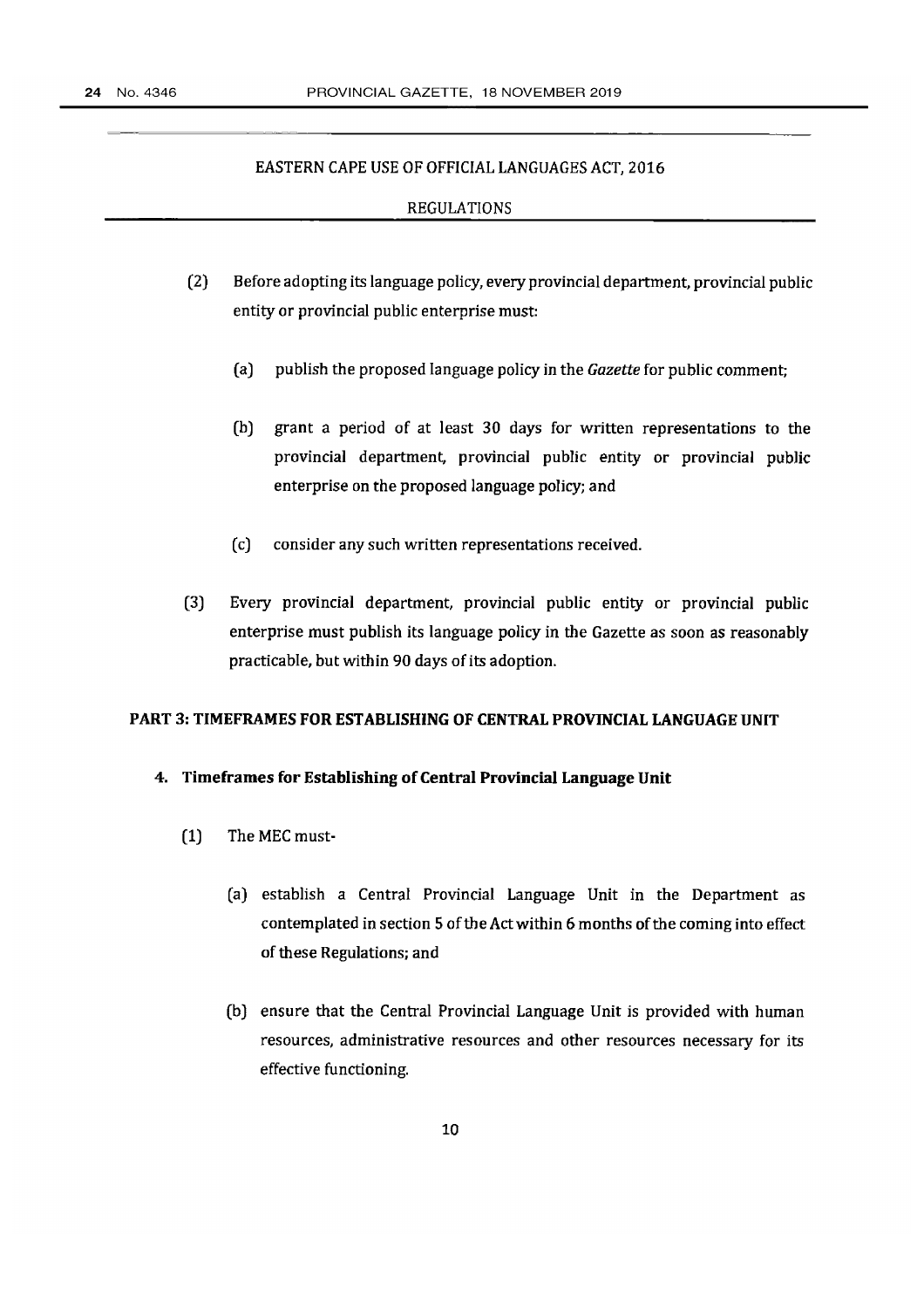#### REGULATIONS

- (2) The functions of the Central Provincial Language Unit is outlined in section 6 of the Act.
- (3) The MEC may-
	- (a) establish an intergovernmental forum-
		- (aa) to promote general co-ordination, cooperation and consultation between provincial departments. provincial public entities and provincial government business enterprises on the use of official languages for government purposes;
		- (bb) to co-ordinate, align and monitor the implementation of language policies;
		- (cc) to perform any other function that the MEC may prescribe;
	- (b) determine the composition, the terms of reference and any other matter necessary for the effective functioning of the intergovernmental forum.

## **PART 4: TIMEFRAMES FOR ESTABLISHING OF A LANGUAGE UNIT**

## **5. Timeframes for Establishing of a language unit**

(1) Every provincial department, provincial public entity and provincial public enterprise, other than a provincial public entity and provincial public enterprise exempted in terms of section 12 of the Act, must establish a language unit contemplated in section 7 of the Act, within 6 months of the coming into effect of these Regulations.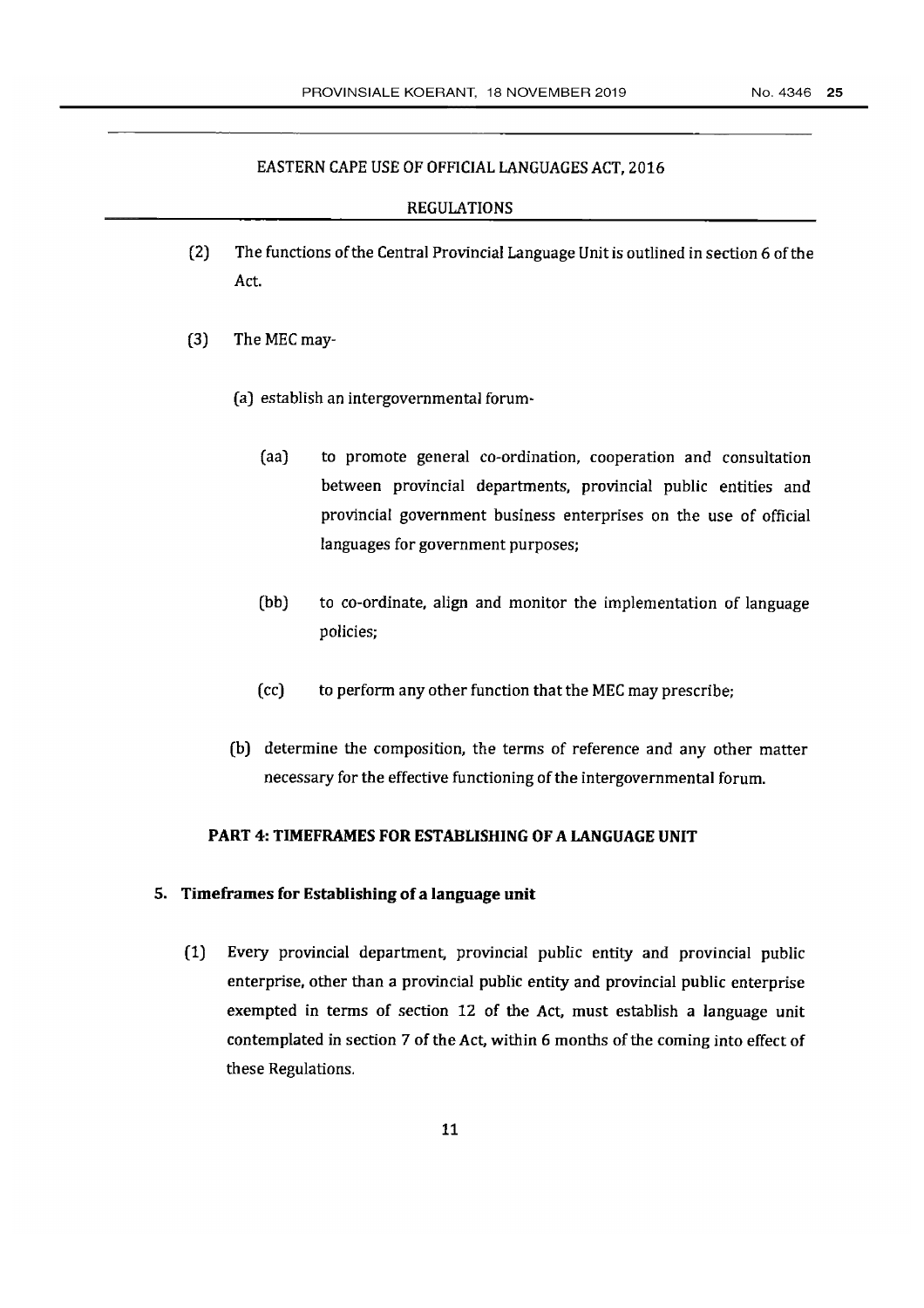- (2) A provincial department, provincial public entity or provincial public enterprise may apply to the MEC for an extension of the period contemplated in subregulation (1).
- (3) An application for extension contemplated in sub-regulation (2) must, amongst other things:
	- (a) be submitted to the MEC at least 2 months before the expiry of the period contemplated in sub-regulation (1);
	- (b) provide full and detailed reasons for the application for extension; and
	- (c) stipulate when a language unit contemplated in section 7 of the Act will be established.
- (4) The MEC may, after considering the application, grant the extension, provided that such extension may not exceed 2 months.
- (5) The MEC must make the decision whether or not to grant the extension within 1 month from the date of receiving the application and inform the applicant in writing of the decision.
- (6) If, upon the expiry of the 1 month period provided for in sub-section (5), the MEC has not informed the applicant in writing of the decision, the MEC will be deemed to have refused the application for extension.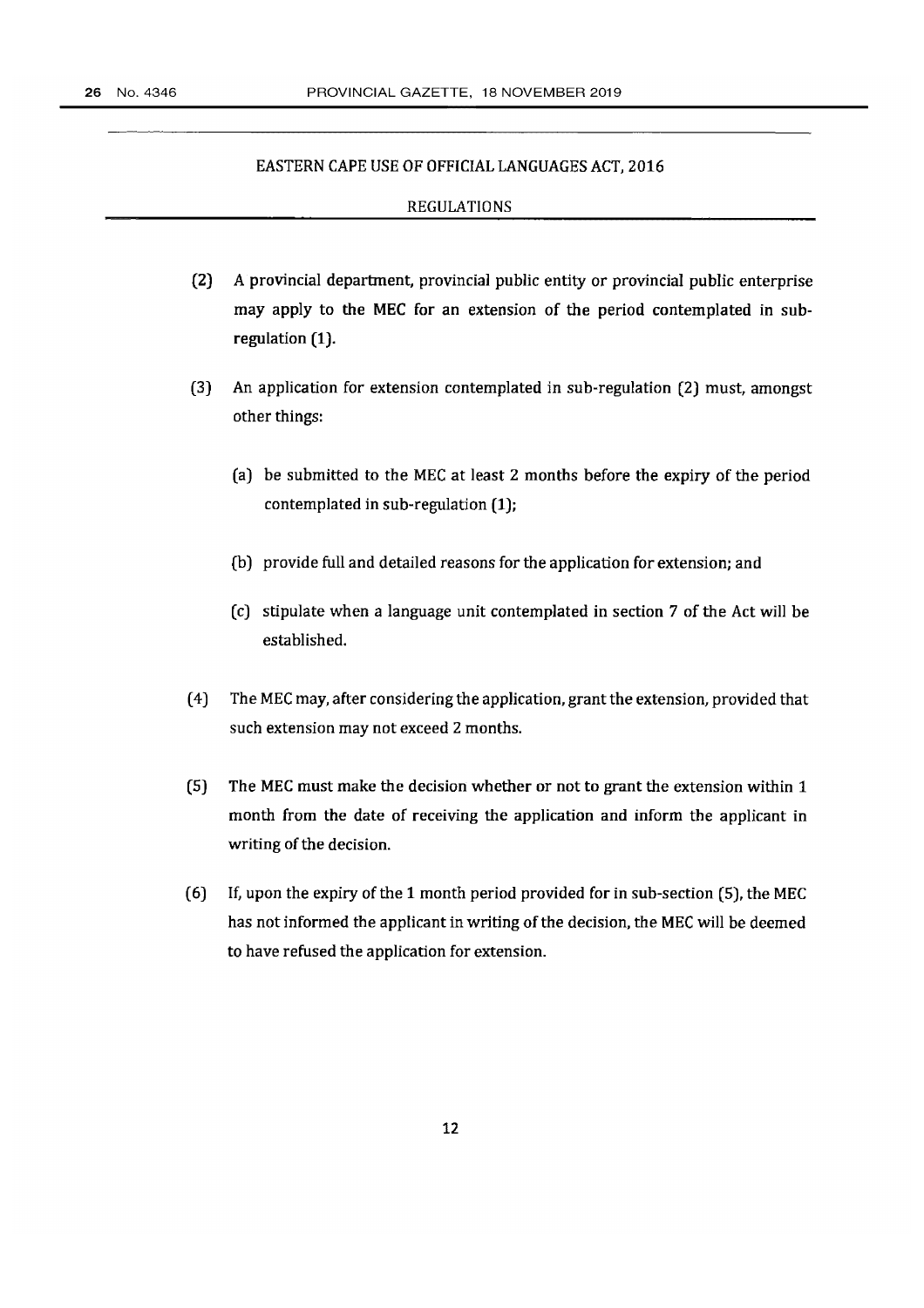#### REGULATIONS

## **PART 5: TIMEFRAMES FOR REPORT CONTEMPLATED IN SECTION 9**

# 6. **Timeframes for report contemplated in section 9**

- (1) A provincial department, provincial public entity or provincial public enterprise must, at least 3 months after the end of its financial year, submit to the MEC the report contemplated in section 9(2) of the Act.
- (2) A provincial department, provincial public entity or provincial public enterprise may apply to the MEC for an extension of the period contemplated in subregulation (1).
- (3) An application for extension contemplated in sub-regulation (2) must, amongst other things:
	- (a) be submitted to the MEC at least 1 month before the expiry of the period contemplated in sub-regulation (1);
	- (b) provide full and detailed reasons for the application for extension; and
	- (c) stipulate when a report contemplated in section 9(2) of the Act will be submitted.
- (4) The MEC may, after considering the application, grant the extension, provided that such extension may not exceed 2 months.
- (5) The MEC must make a decision whether or not to grant the extension within 1 month from the date of receiving the application.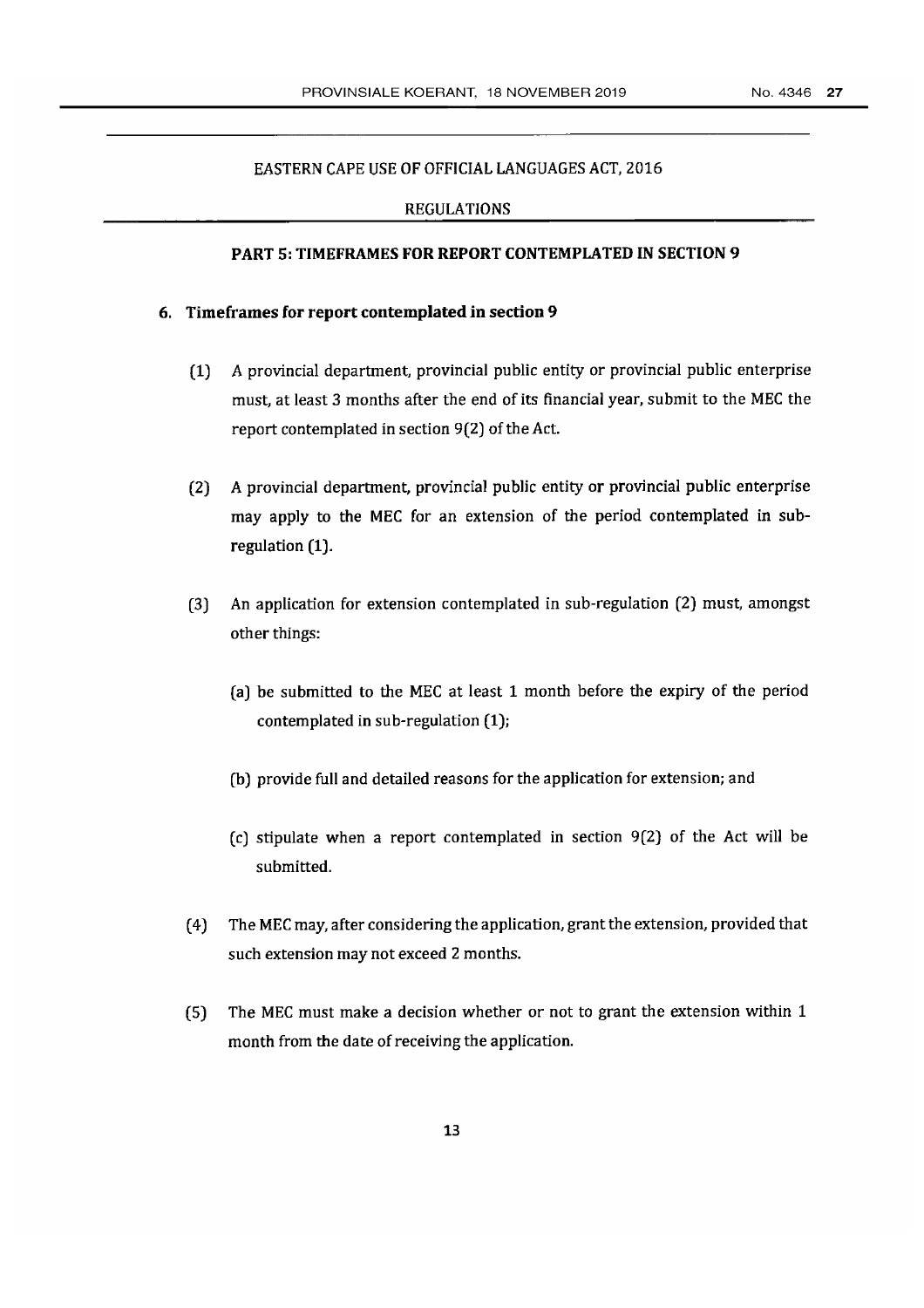#### REGULATIONS

#### PART 6: EXEMPTION IN TERMS OF SECTION 12

#### 7. Application for exemption

(1) A provincial public entity or provincial pubJic enterprise listed in Schedule 3 Parts C or D to the Public Finance Management Act, 1999 (Act No.1 of 1999) may apply to the MEC for exemption from the application of section 7 of the Act to establish  $\alpha$ language unit, within 3 months of the coming into effect of these regulations.

## B. Lodging of an application for exemption

- (1) An applicant must lodge an application for exemption in writing, addressed to the Head of Department:
	- (a) at the street address of the head office of the Department, or
	- (b) by registered post remitted to the Head of Department at the postal address of the head office of the Department; or
	- (c) by fax or e-mail to the Head of Department at his or her fax or e-mail address.

#### 9. Requirements for an application for exemption

- (1) An application for exemption must be in writing and must contain-
	- (a) the names, address, and contact information of the applicant; and
	- (b) the full and detailed grounds on which the applicant is based.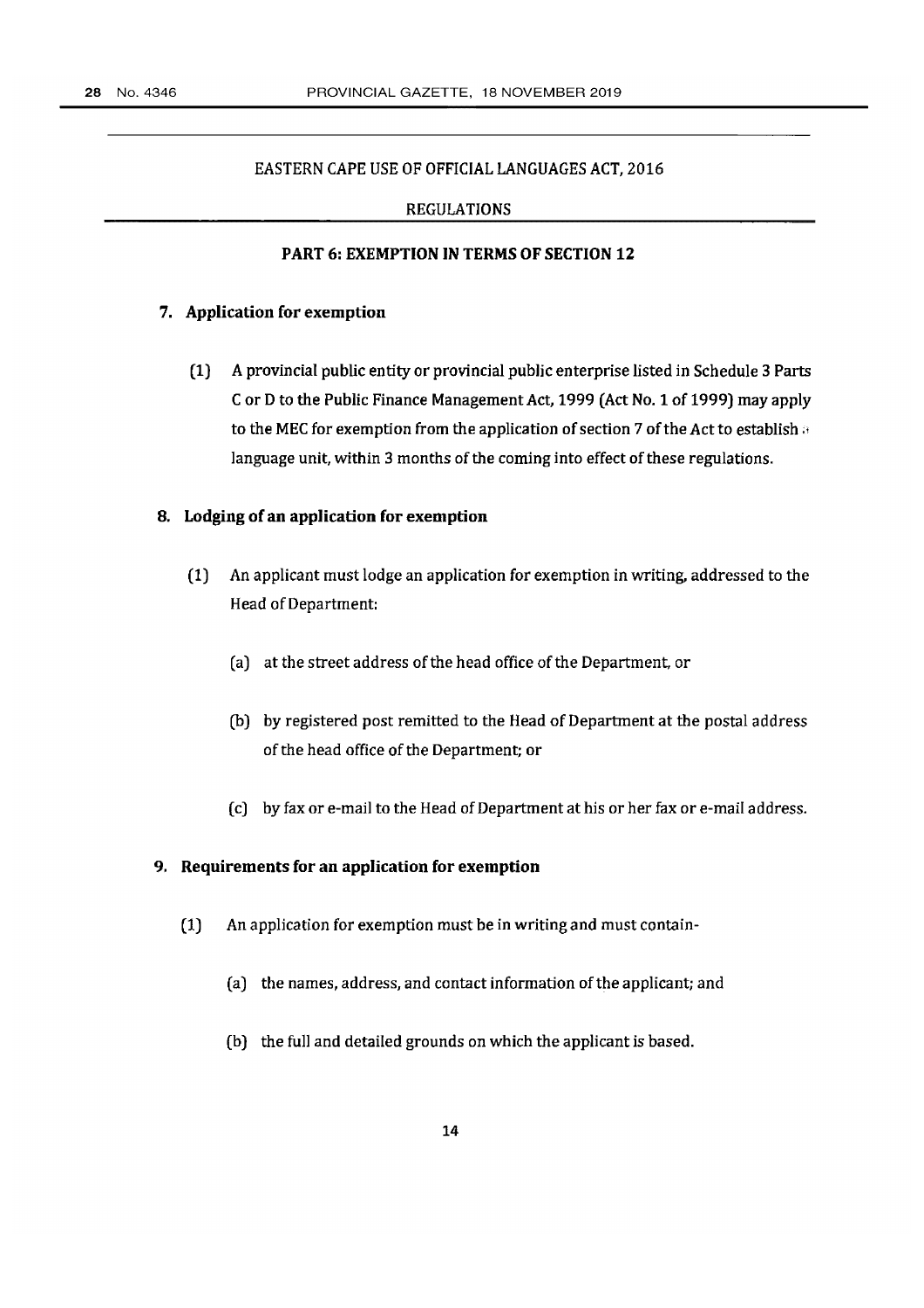#### **REGULATIONS**

- (2) The MEC must provide the applicant with a written acknowledgement of receipt of the application and may:
	- (a) request such further documentation or particulars in writing from an applicant relating to any matter pertaining to the application as it may deem necessary; and
	- (b) conduct such investigation and/or inspection of the applicant in terms of the Act as the Head of Department may deem necessary in the circumstances.
- (3) The MEC may grant the exemption, with or without conditions and must inform the applicant in writing of the decision.

#### **10. Review of exemptions**

- (1) The MEC may at any time review an exemption granted in terms of the Act and may-
	- (a) withdraw the exemption;
	- (b) amend or remove any condition to which the exemption is subject. or add the conditions that may be necessary;
	- (c) amend the scope of the exemption; or
	- (d) take any other step in regard to the exemption.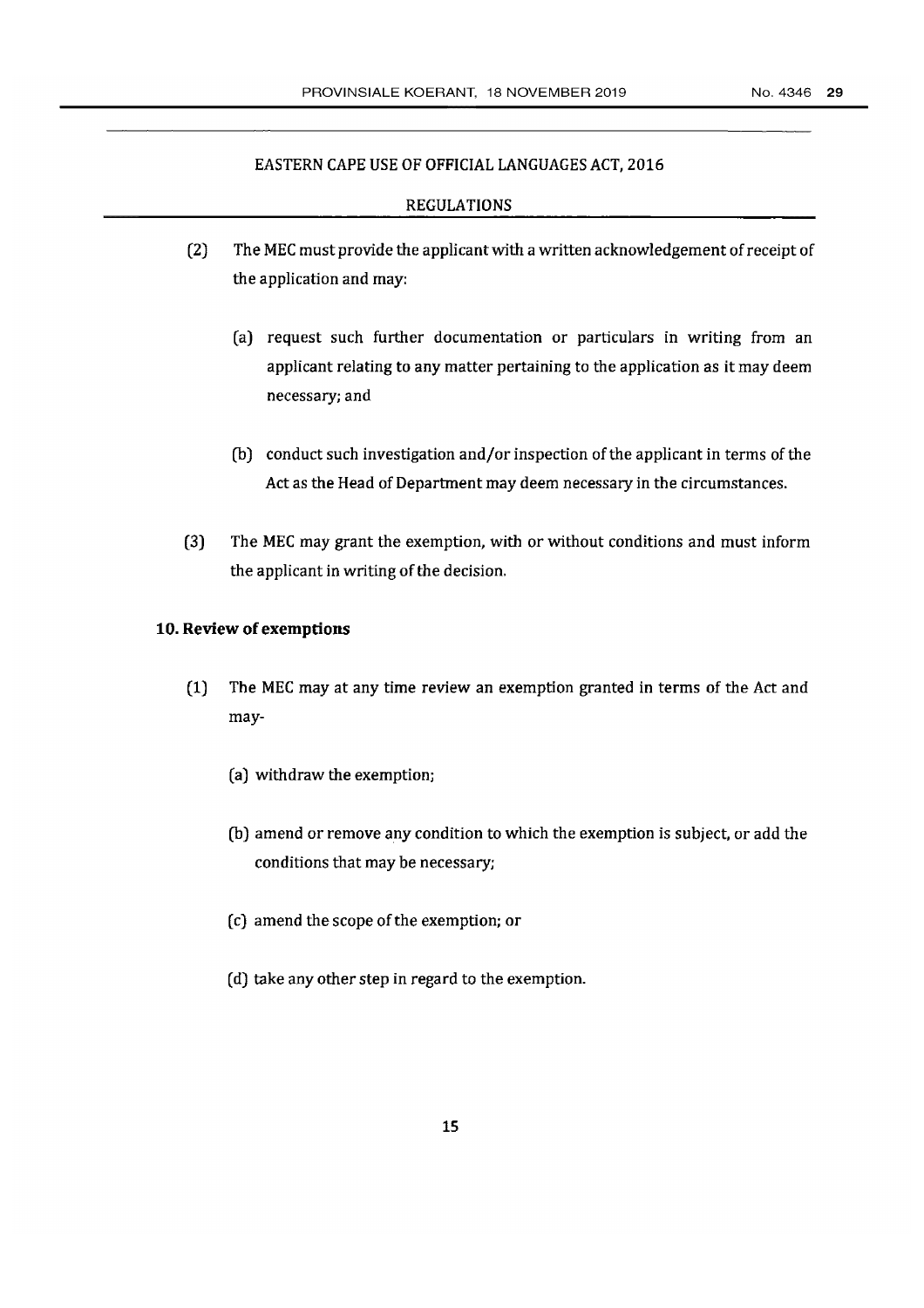## REGULATIONS

# 11. Short title and commencement date

(1) These regulations are the Eastern Cape Use of Official Languages Regulations, 2019 and will come into effect on a date to be determined by the MEC by notice in the *Gazette.*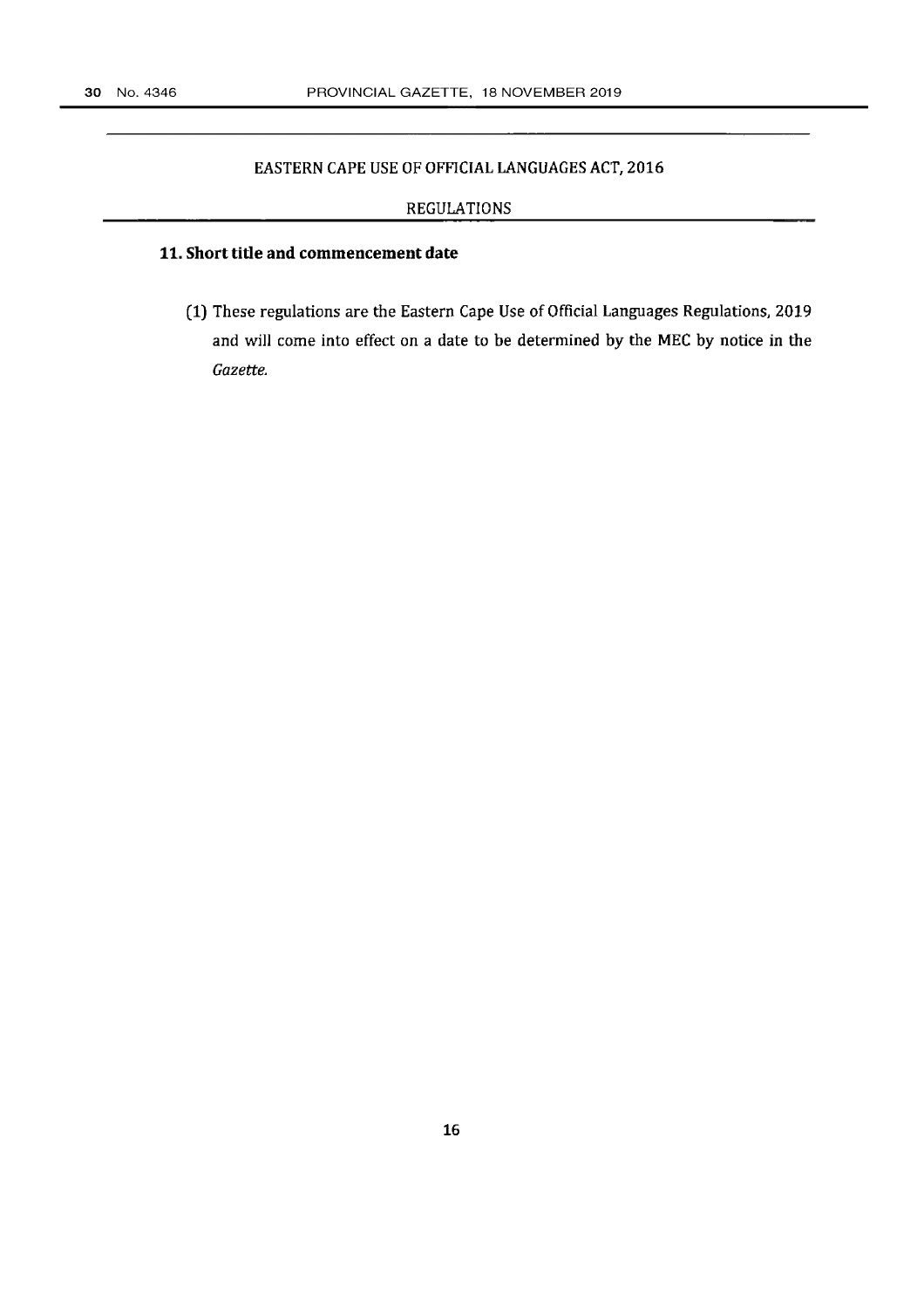# PROVINCIAL NOTICE 317 OF 2019

# Removal of Restrictions in terms of the Spatial Planning and Land Use Management ACT, 2013 (Act 16 of 2013)

# ERF 638, Wells Estate, Port Elizabeth, Eastern Cape

Under section 47 of the Spatial Planning and Land Use Management ACT, 2013 (Act 16 of 2013) and upon instruction by the local Authority, a notice is hereby given that condition 2.1.2.1 contained in Deed of Transfer T54068/2000 applicable to Erf 638, Wells Estate, Port Elizabeth is hereby removed.

# PROVINCIAL NOTICE 318 OF 2019

# BUFFALO CITY METROPOLITAN MUNICIPALITY

# (EASTERN CAPE)

# REMOVAL OF RESTRICTIONS IN TERMS OF THE SPATIAL PLANNING AND LAND USE MANAGEMENT ACT, 2013 (ACT 16 OF 2013)

ERF 3405 (A PORTION OF ERF 1028) BEACON BAY

BUFFALO CITY METROPOLITAN MUNICIPALITY

DIVISION OF EAST LONDON

PROVINCE OF THE EASTERN CAPE

IN EXTENT 903 (NINE HUNDRED AND THREE) SQUARE METRES

Under Section 47 of the Spatial Planning and Land Use Management Act, 2013 (Act 16 of 2013) and upon instructions by the Local Authority, notice is hereby given that conditions B.(4)(b) in Deed of Transfer Number T14322/2019 applicable to Erf 3405 (A PORTION OF ERF 1028) BEACON BAY is hereby removed.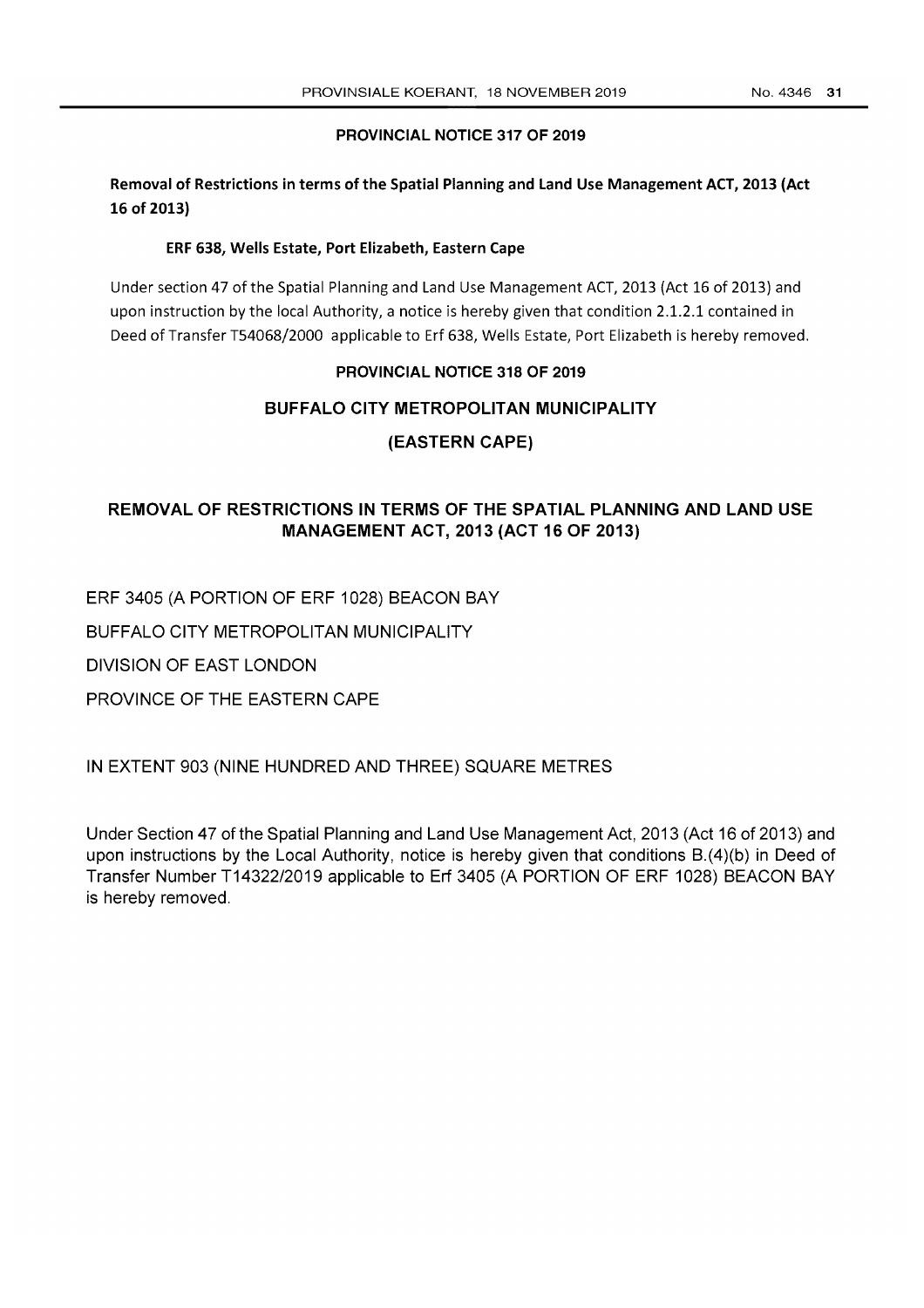## **PROVINCIAL NOTICE 319 OF 2019**



**NOTICE 79/2019** 

## **PUBLICATION OF THE JOE GQABI DISTRICT MUNICIPAL PLANNING TRIBUNAL MEMBERS**

Notice is hereby given in terms of Section 37(4) of the Spatial Planning and Land Use Management Act, (Act 16 of 2013) (SPLUMA), that subsequent to the first appointment of members to a Municipal Planning Tribunal and when the Municipal Council is satisfied that the Tribunal is in a position to commence its operations, the Municipal Manager must publish a notice to that effect. The Joe Gqabi District Municipal Planning Tribunal is in a position to commence its operations and members of the Tribunal have been appointed for a five year term as follows:

| <b>Name</b>       | <b>Institution</b>                                   |
|-------------------|------------------------------------------------------|
| Ms. F. Sephton    | (Chairperson) Joe Gqabi District Municipality        |
| Ms. N. Mshumi     | (Deputy Chairperson) Joe Gqabi District Municipality |
| Ms. N. Libazi     | Joe Gqabi District Municipality                      |
| Mr. T. Phintshane | Joe Gqabi District Municipality                      |
| Ms. P. Bushula    | Sengu Local Municipality                             |
| Ms. N. Eddie      | Elundini Local Municipality                          |
| Mr. W. Nodwele    | <b>Walter Sisulu Local Municipality</b>              |
| Ms. A. Qinisile   | <b>DEDEAT</b>                                        |
| Dr. T. Williams   | External                                             |
| Mr. M. Coleman    | External                                             |
| Ms. Y. Mabentsela | External                                             |

For any inquiries please contact Ms Tsepiso Ntwanambi on 045979 *3037/084* 592 1032 or tsepiso@jgdm.gov.za.

**ZA Williams Municipal Manager**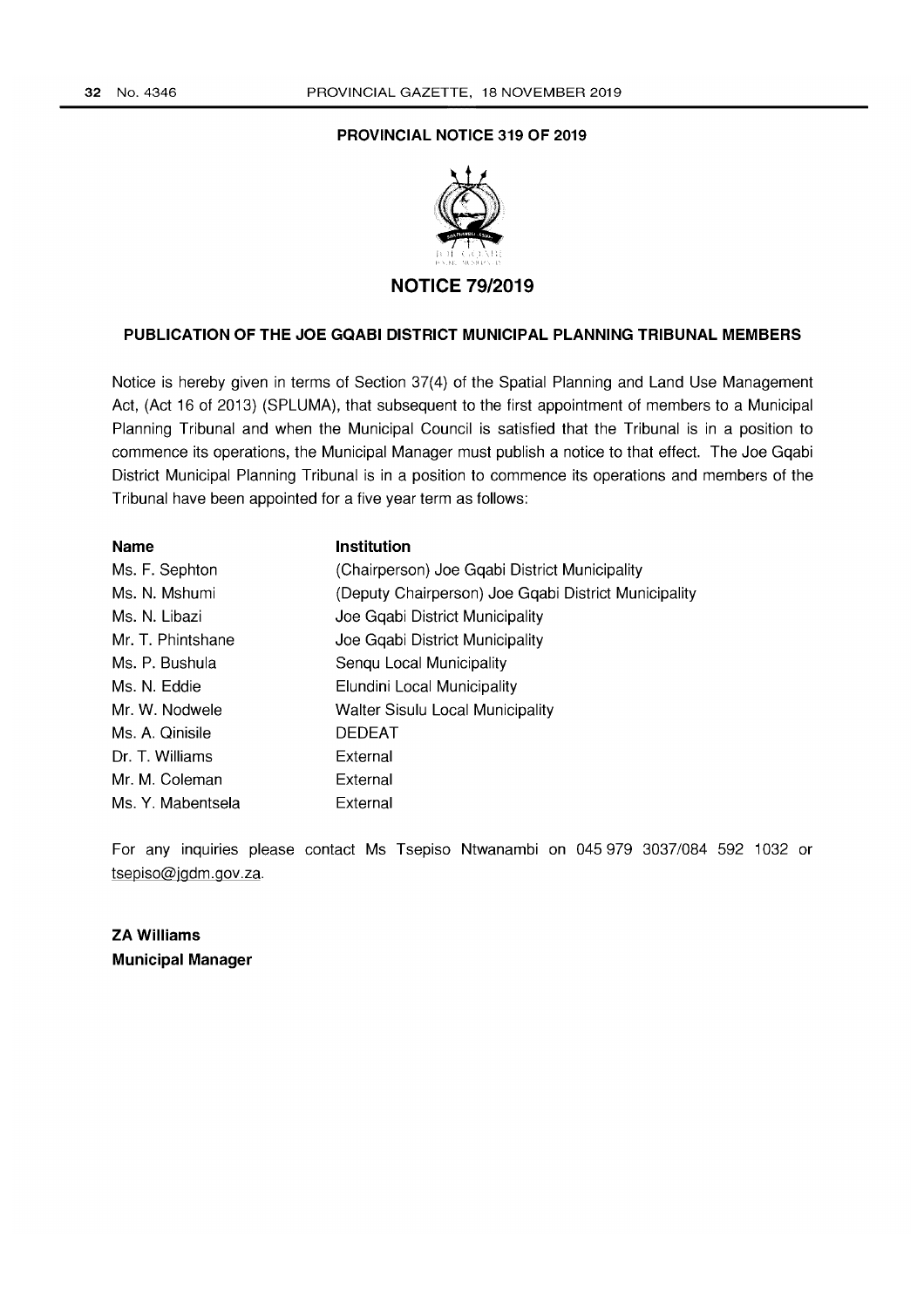

# **NOTICE 80/2019**

# **AGREEMENT FOR THE ESTABLISHMENT OF THE JOE GQABI DISTRICT MUNICIPAL PLANNING TRIBUNAL (JGDMPT)**

Notice is hereby given in terms of Sections 35(1), 34(2) and 34(3) of the Spatial Planning and Land Use Management Act, (Act 16 of 2013), read with Regulation 7(1) that the Joe Gqabi District Municipality has, with the agreement of Elundini Local Municipality, Senqu Local Municipality and Walter Sisulu Local Municipality established a Municipal Planning Tribunal to receive and dispose of land development applications and land use applications within the district municipal area.

For any inquiries please contact Ms Tsepiso Ntwanambi on 045979 *3037/084* 592 1032 or tsepiso@jgdm.gov.za.

**ZA Williams Municipal Manager**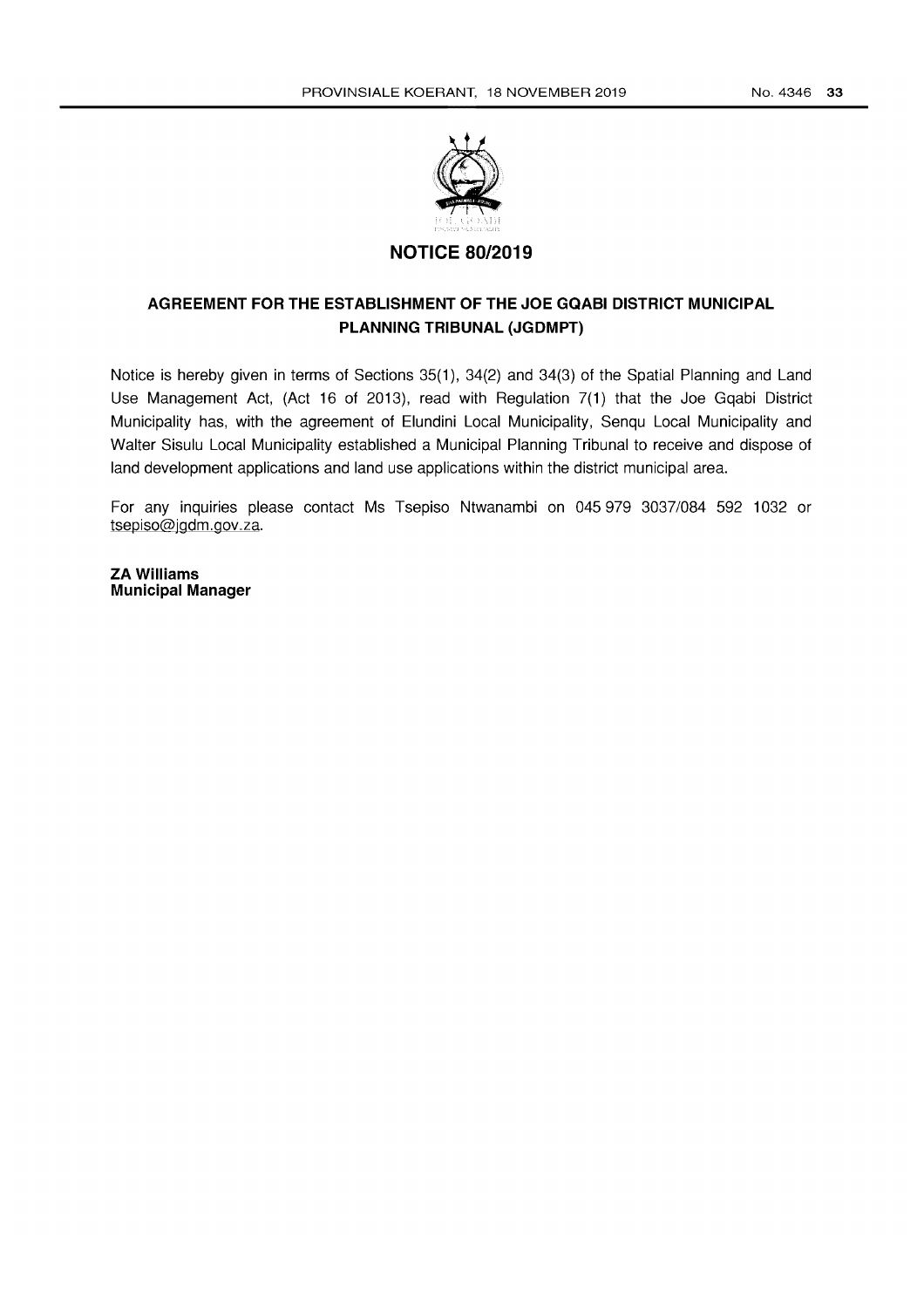#### PROVINCIAL NOTICE 320 OF 2019



# EXTRACT OUT OF MINUTES A SPECIAL COUNCIL MEETING HELD ON 11 OCTOBER 2019

ca30. UPDATE REPORT ON DECLARATION OF STATE OF MUNICIPAL DISASTER: DROUGHT

#### Purpose:

To report to Council about the status of drought in the district. To further report to Council tor the purposes ot declaring a state of municipal disaster throughout the district.

#### Authority:

CHDM Council.

#### Legislative framework:

The Municipal Structures Act (117 of 1998) section 84 provides that district municipalities are responsible for the provision of bulk and reticulation services in relation to "potable water supply, domestic wastewater and sewage disposal systems". Therefore under the Municipal Structures Act. Chris Hani District Municipality is designated both as a Water Services Authority and a Water Services Provider. In its capacity has a duty to all consumers or potential consumers, in its area of jurisdiction to progressively ensure efficient, affordable, economical and sustainable access to water and sanitation services.

#### Background:

The current status of Chris Hani OM is that all water sources are declining in levels and most of them have since dried out leaving the communities vulnerable. This decline in water levels and drying out is associated with prolonged drought. CHDM last had the rain as far back as February 2019. The shortage of rain has serious water resources challenges. The sources are drying out leaving communities with compromised livelihood. This state of affairs is attributed to poor rainfall patterns. The report seeks the declaration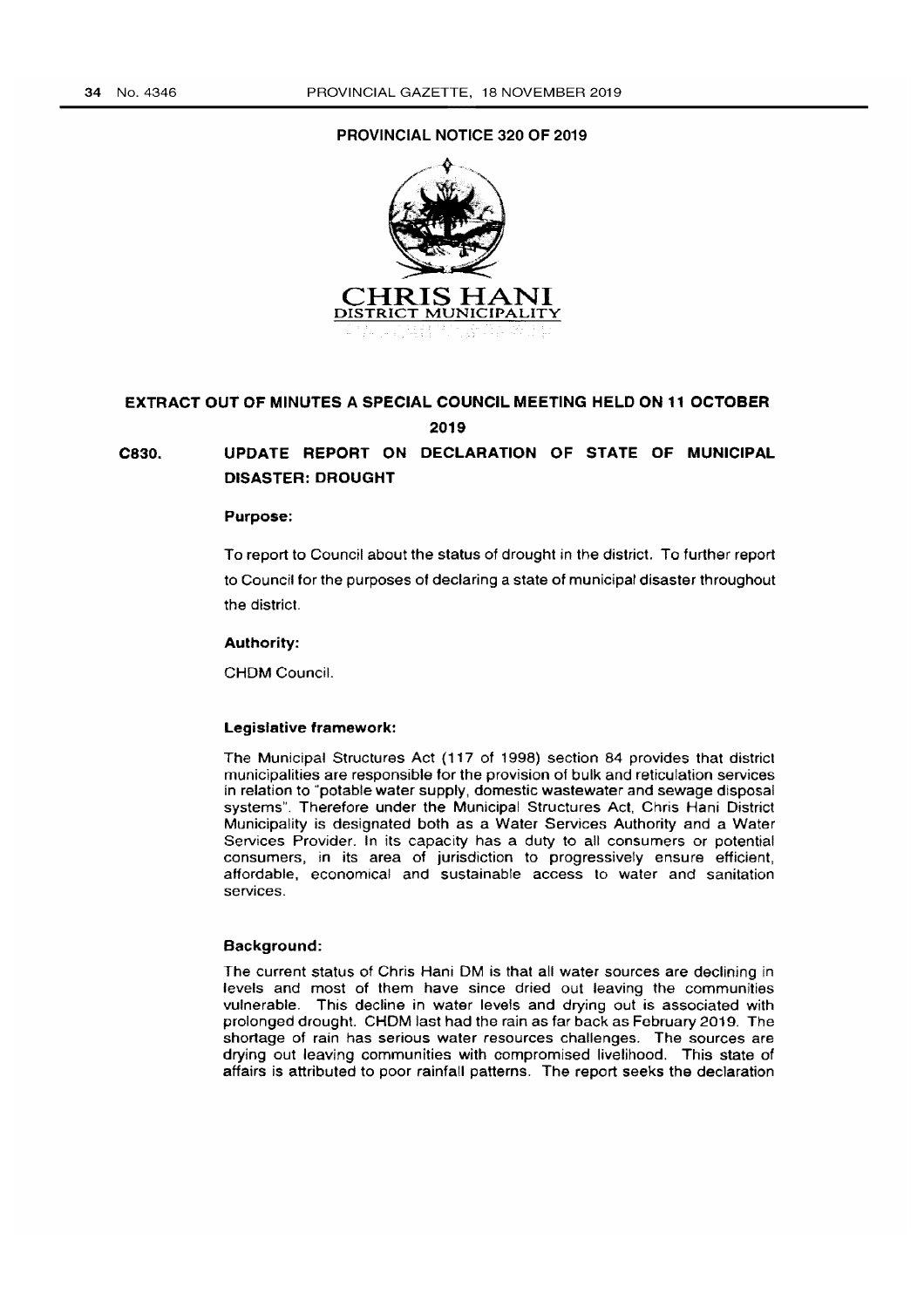

of the district as drought stricken region so as to source additional funding to mitigate the situation before human lives are lost due to day zero status.

#### Exposition of facts:

CHDM has benefitted from the previous declaration through the WSIG Drought funding. An allocation of R87.3 million was made available for the district to mitigate the situation. Drilling and retrofitting was prioritised for the district. Certain boreholes that were drifted happen to be unsuccessful and resulted in delays with implementation of the projects. Other projects were delayed through Supply Chain Processes that were to be followed. In some instances it was an issue with community interests that have to be considered. Nonetheless, most projects have started with implementation. Those projects that received the grant will not form part of this submission.

This submission seeks the declaration of the Mayoral to declare the district as drought stricken in order to source funding from Provincial and National Government. The submission will further be subjected to the verification process that will confirm the state of affairs of the affected areas. It is also possible that certain areas will be serviced by water-carting as there are no possible sources including groundwater itself due to the dryness of the area. Certain sources have dried completely and communities rely now on watercarting that is also not guaranteed because of the distances of hauling water. Carting is also considered in areas where there are no alternative sources. Below is the table of prioritised schemes and areas in need of financial assistance and intervention.

| <b>MUNICIPALITY</b> | <b>NAME/PROJECT</b> | No.<br><b>OF</b><br><b>H/H</b> | <b>WSIG BUDGET(R)</b> | <b>SCOPE OF</b><br><b>WORK</b> |
|---------------------|---------------------|--------------------------------|-----------------------|--------------------------------|
| <b>SAKHISIZWE</b>   | Khowa Town          | 3780                           | 5 000 000             | Drill, equip and<br>connect    |
|                     | Cala Town           | 4165                           | 5 000 000             | Drill, equip and<br>connect    |
|                     | Spafeni             | 98                             | 300 000               | Drill and equip                |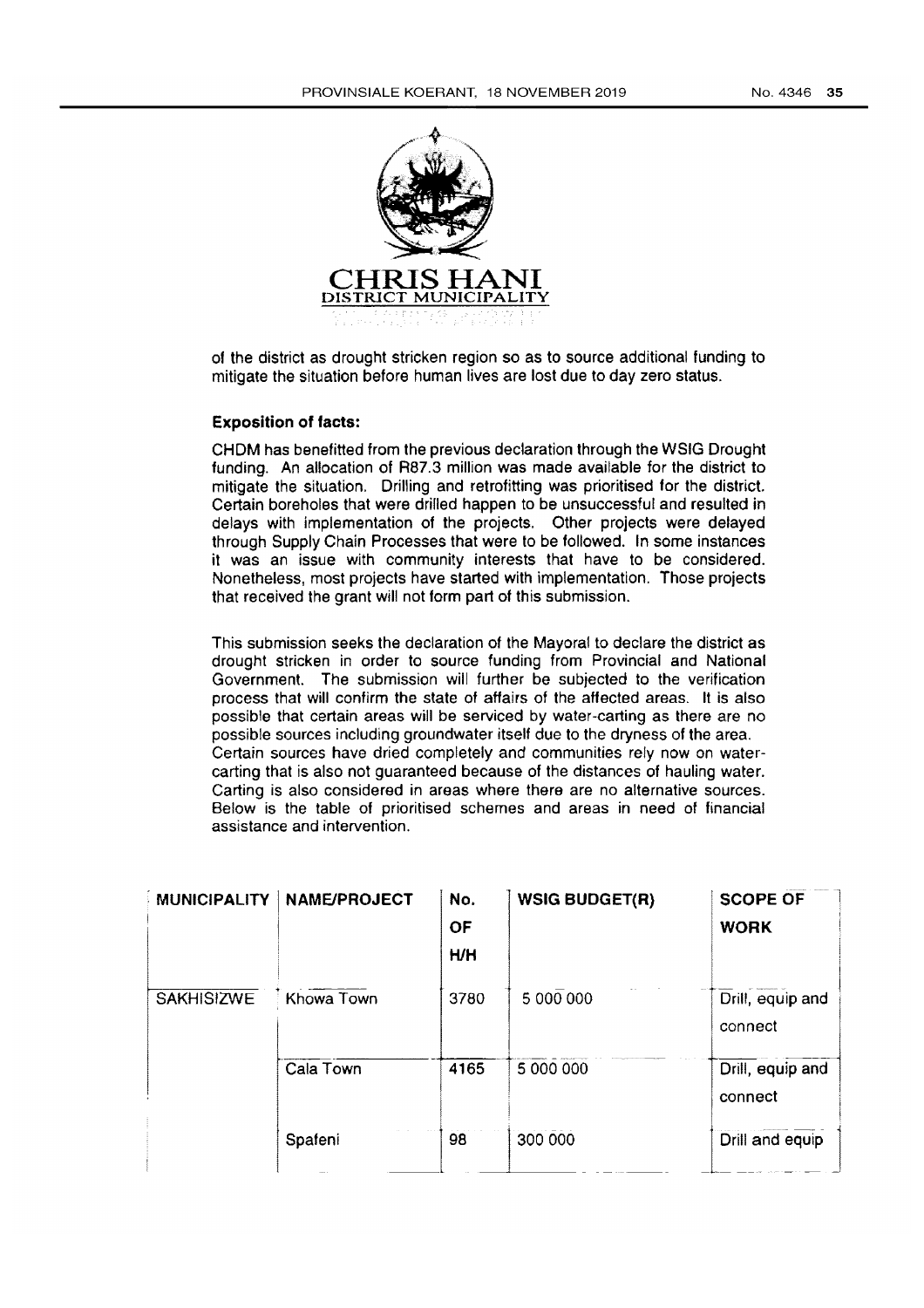

| Galili             | 110 | 300 000   | Drill and equip             |
|--------------------|-----|-----------|-----------------------------|
| <b>Devil Trust</b> | 200 | 300 000   | Drill and equip             |
| Qithi              | 150 | 300 000   | Drill and equip             |
| Cala Reserve       | 560 | 2 000 000 | Drill, equip and<br>connect |
| Tiwani             | 575 | 300 000   | Drill and equip             |
| Lower Cala         | 295 | 300 000   | Drill and equip             |
| Lapesini           | 160 | 300 000   | Drill and equip             |
| Lupapasi           | 800 | 300 000   | Drill and equip             |
| Askeaton           | 465 | 300 000   | Drill and equip             |
| Maqwathini         | 400 | 300 000   | Drill and equip             |
| Phelandaba         | 22  | 300 000   | Drill and equip             |
| White City         | 248 | 300 000   | Drill and equip             |
| Qolombeni          | 692 | 300 000   | Drill and equip             |
| Upper Langanci     | 73  | 300 000   | Drill and equip             |
| Ndyavu             | 56  | 300 000   | Drill and equip             |
| Mbenge             | 333 | 2 000 000 | Drill, equip and            |
|                    |     |           | connect                     |
| Lower Lufutha      | 246 | 300 000   | Drill and equip             |
| Mbodlani           | 313 | 300 000   | Drill and equip             |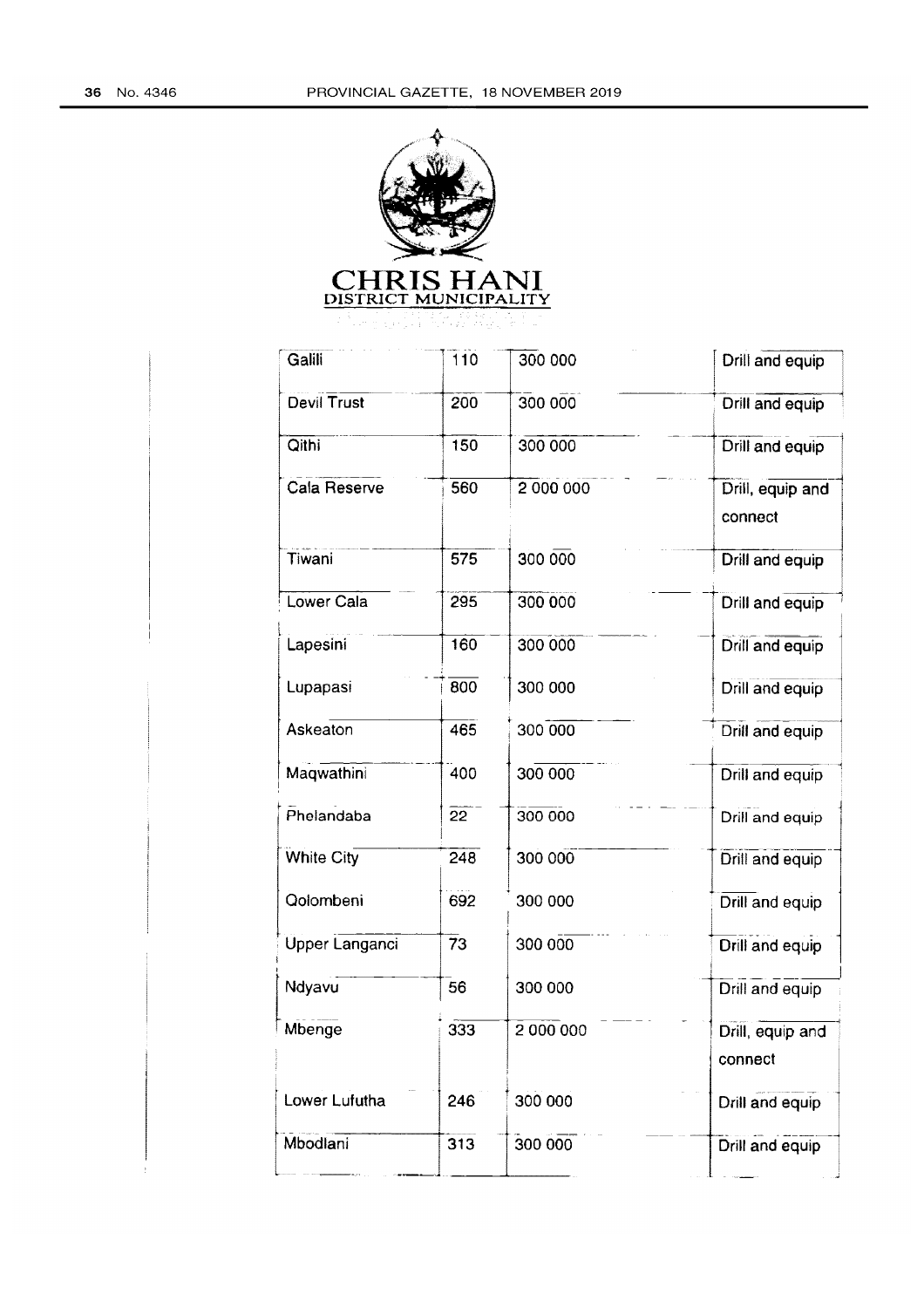



|                                | <b>Hota</b>           | 166             | 300 000   | Drill and equip             |
|--------------------------------|-----------------------|-----------------|-----------|-----------------------------|
|                                | <b>Manzimdaka</b>     | 298             | 2 000 000 | Drill, equip and<br>connect |
|                                | Nyalase               | 145             | 300 000   | Drill and equip             |
| <b>EMALAHLENI</b>              | Bengu                 | 211             | 300 000   | Drill and equip             |
|                                | Ngcuka/Ezinkampini    | 387             | 300 000   | Drill and equip             |
|                                | Maghashu              | 92              | 300 000   | Drill and equip             |
|                                | Zote                  | 43              | 300 000   | Drill and equip             |
|                                | Ekwarini              | 105             | 300 000   | Drill and equip             |
|                                | Esihlabeni            | $\overline{71}$ | 300 000   | Drill and equip             |
|                                | Tsembeyi              | 279             | 300 000   | Drill and equip             |
|                                | Mhlanga               | $\overline{68}$ | 300 000   | Drill and equip             |
| <b>INTSIKA</b><br><b>YETHU</b> | Dudumashe             | 56              | 2 000 000 | Drill, equip and<br>connect |
|                                | Rwantsana             | 78              | 2 000 000 | Drill, equip and<br>connect |
|                                | Mabhentseni<br>scheme | 160             | 3000000   | Drill, equip and<br>connect |
|                                | Jara                  | 133             | 2 000 000 | Drill, equip and<br>connect |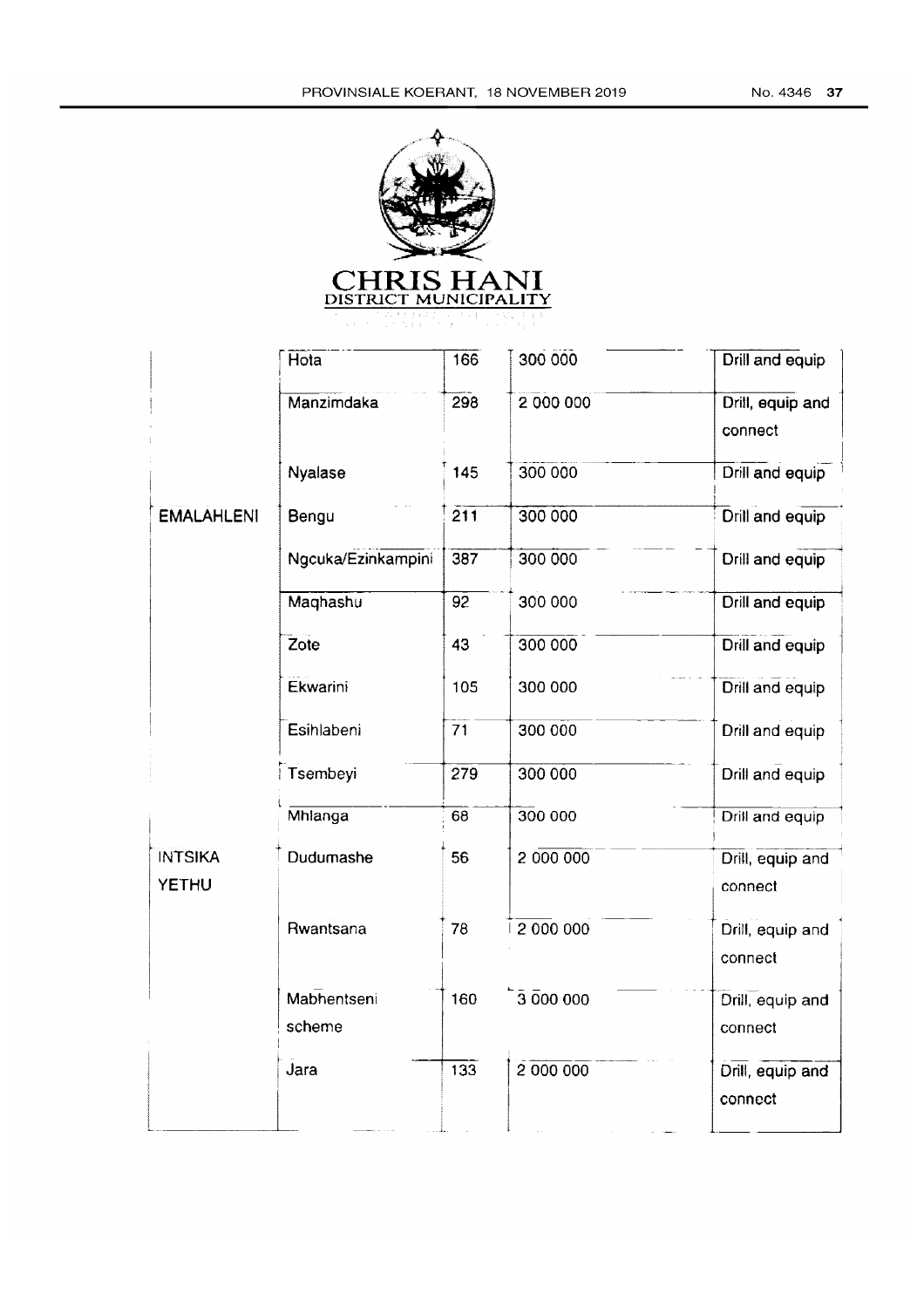

|                | Mthingwevu      | 217             | 2 000 000  | Drill, equip and<br>connect |
|----------------|-----------------|-----------------|------------|-----------------------------|
|                | Cube            | $\overline{68}$ | 2 000 000  | Drill, equip and<br>connect |
|                | Mcambalala      | 161             | 2 000 000  | Drill, equip and<br>connect |
|                | Ngxabangu       | 106             | 2 000 000  | Drill, equip and<br>connect |
|                | Hala            | 30              | 2 000 000  | Drill, equip and<br>connect |
|                | Daza            | 86              | 2 000 000  | Drill, equip and<br>connect |
|                | Ntshingeni      | 701             | 2 000 000  | Drill, equip and<br>connect |
|                | Sidubipoort     | 141             | 2 000 000  | Drill, equip and<br>connect |
| <b>ENGCOBO</b> | Ngcobo Regional | ੋਂ 349          | 2 000 000  | Drill, equip and<br>connect |
|                | Ngcobo Town     | 3117            | 4 000 000  | Drill, equip and<br>connect |
|                | Nkobongo scheme | 570             | 10 000 000 | Drill, equip and<br>connect |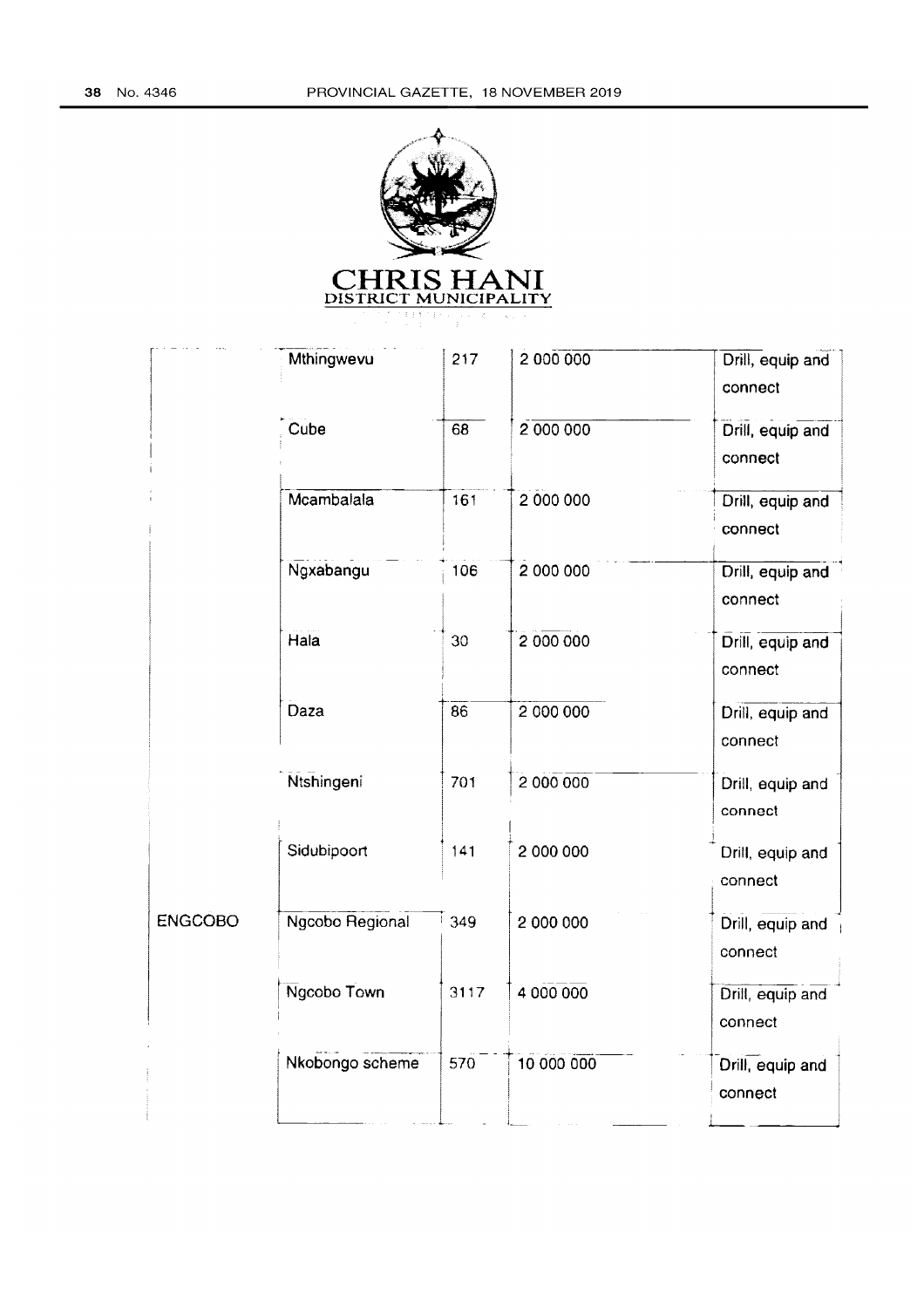



ia a

| Qotha           | 121 | 2 000 000 | Drill, equip and<br>connect |
|-----------------|-----|-----------|-----------------------------|
| Ntibaneni       | 88  | 2 000 000 | Drill, equip and<br>connect |
| All saints      | 200 | 2 000 000 | Drill, equip and<br>connect |
| <b>Ntseleni</b> | 93  | 2 000 000 | Drill, equip and<br>connect |
| Nkondlo         | 120 | 2 000 000 | Drill, equip and<br>connect |
| Tyeni           | 126 | 2 000 000 | Drill, equip and<br>connect |
| <b>Sitebe</b>   | 120 | 2 500 000 | Drill, equip and<br>connect |
| Mhlophekazi     | 197 | 2 500 000 | Drill, equip and<br>connect |
| KwaYawa         | 26  | 2 000 000 | Drill, equip and<br>connect |
| Bhokileni       | 166 | 2 000 000 | Drill, equip and<br>connect |
| KuManyisana     | 100 | 2 000 000 | Drill, equip and<br>connect |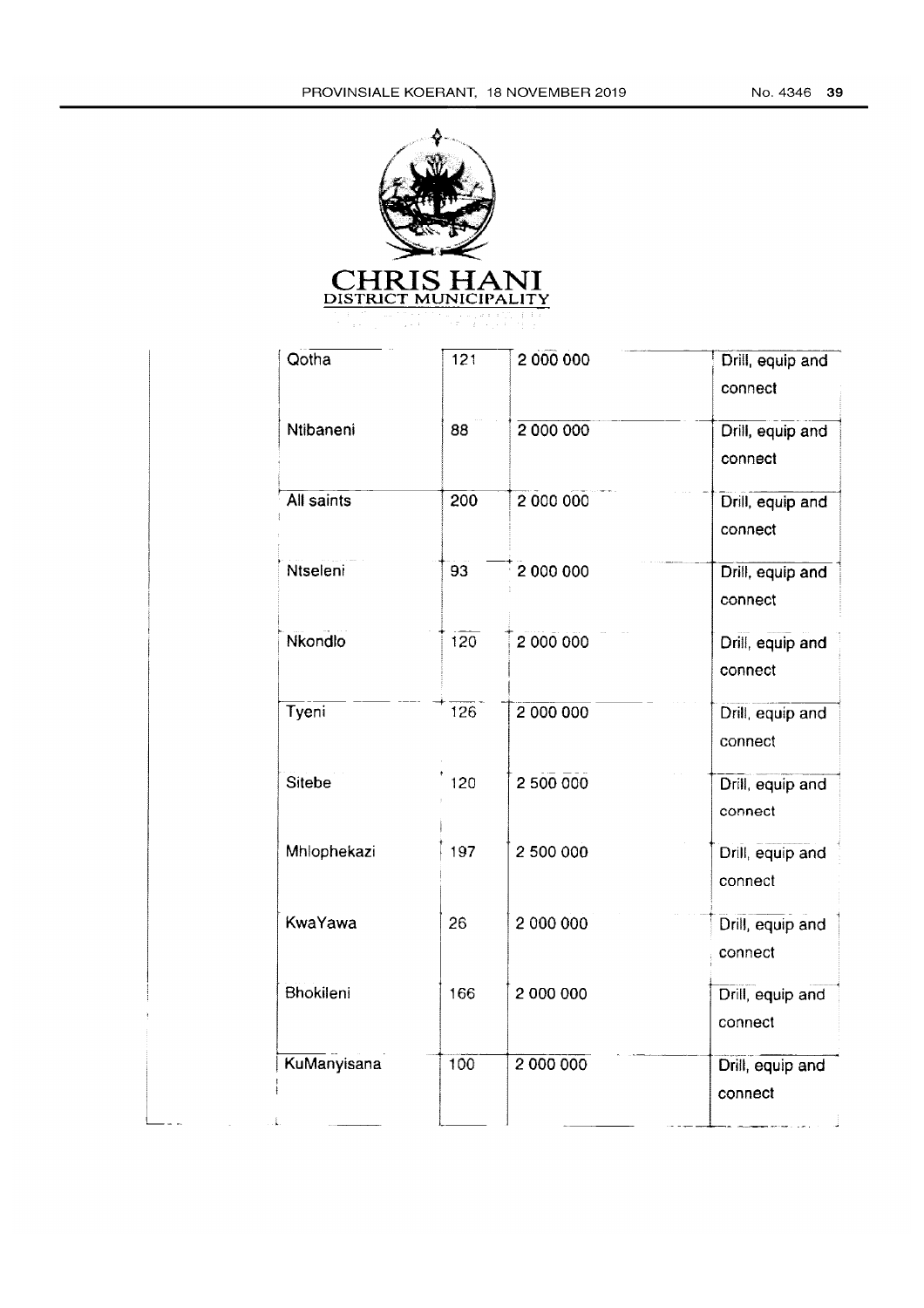

|                                | <b>Bodini</b>                 | 241               | 2 000 000  | Equip and<br>connect        |
|--------------------------------|-------------------------------|-------------------|------------|-----------------------------|
| <b>ENOCH</b><br><b>MGIJIMA</b> | Phakamisa                     | 221               | 2 000 000  | Drill, equip and<br>connect |
| (Tarkastad &<br>Hofmeyr)       | Tendergate                    | 1103              | 2 000 000  | Drill, equip and<br>connect |
|                                | Becclesfarm                   | 348               | 2 000 000  | Drill, equip and<br>connect |
|                                | Tarkastad Town                | 2159              | 3 000 000  | Drill, equip and<br>connect |
|                                | $\overline{z}$ <sub>ola</sub> | 353               | 2 000 000  | Drill, equip and<br>connect |
|                                | Thornhill                     | 1699              | 2 000 000  | Drill, equip and<br>connect |
|                                | Rocklands                     | 600               | 2 000 000  | Drill, equip and<br>connect |
|                                | <b>Hofmeyr Town</b>           | $^{\dagger}$ 1544 | 2 000 000  | Drill, equip and<br>connect |
| <b>ENOCH</b><br><b>MGIJIMA</b> | Zingquthu                     | 558               | 3 000 000  | Drill, equip and<br>connect |
| (Komani &<br>Whittlesea)       | Komani Town                   | 51 173            | 10 000 000 | Drill, equip and<br>connect |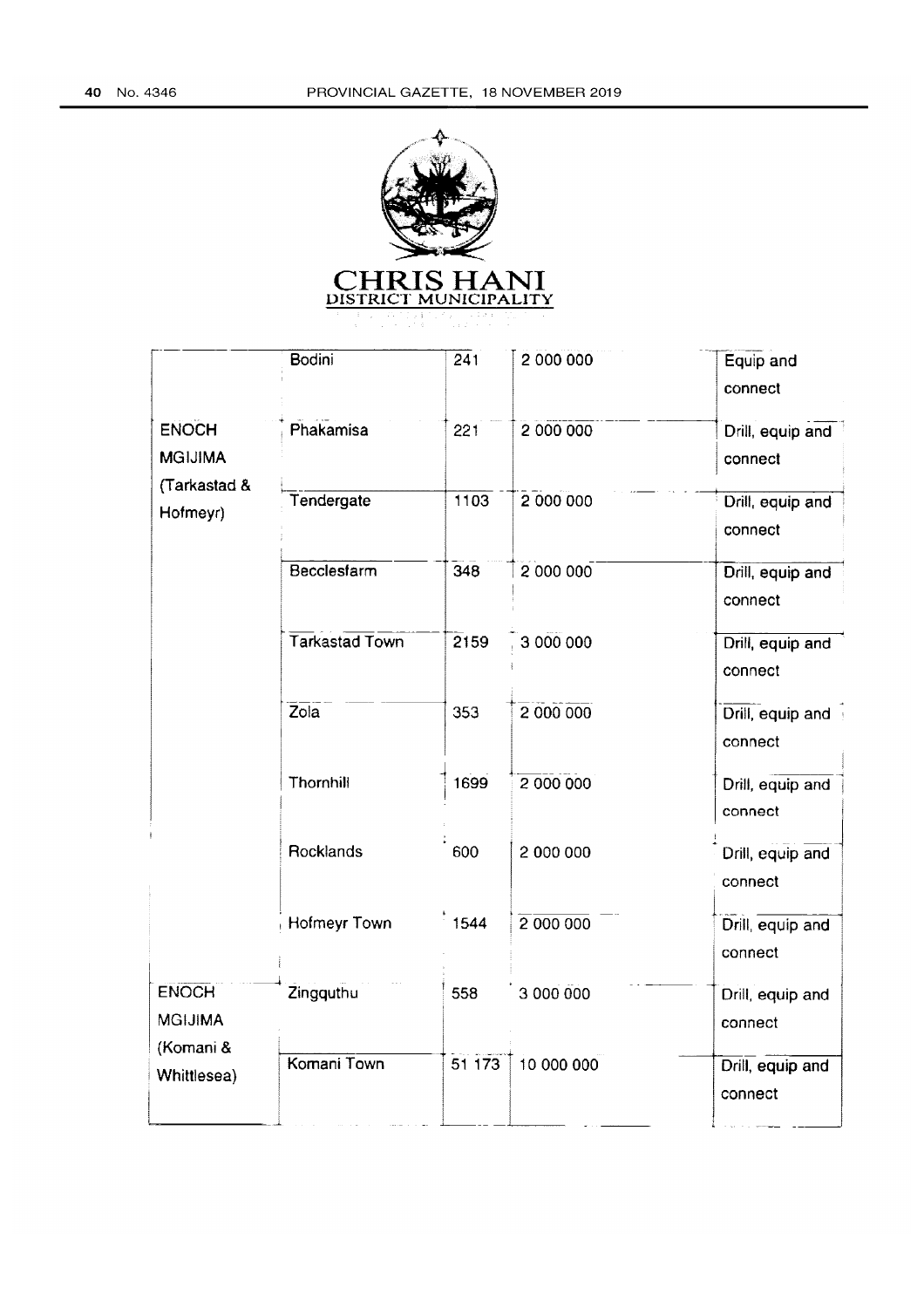



| Whittlesea Town                   | 14756         | 5 000 000 | Drill, equip and<br>connect |
|-----------------------------------|---------------|-----------|-----------------------------|
| Lesseyton                         | 2715          | 3 000 000 | Drill, equip and<br>connect |
| Upper lahlangubo                  | 243           | 3 000 000 | Drill, equip and<br>connect |
| Manqundwana                       | 126           | 3 000 000 | Drill, equip and<br>connect |
| Slovo                             |               | 3 000 000 | Drill, equip and<br>connect |
| Lower Tsitsikama                  | 194           | 3 000 000 | Drill, equip and<br>connect |
| Lower Hukuwa                      | 175           | 3 000 000 | Drill, equip and<br>connect |
| <b>Gwatyu farms</b><br>(Glencore) | 100           | 3 000 000 | Drill, equip and<br>connect |
| Dyamala                           | 175           | 3 000 000 | Drill, equip and<br>connect |
| Zwelidinga                        | $\sqrt{1022}$ | 3 000 000 | Drill, equip and<br>connect |
| Emta                              |               | 3 000 000 | Drill, equip and<br>connect |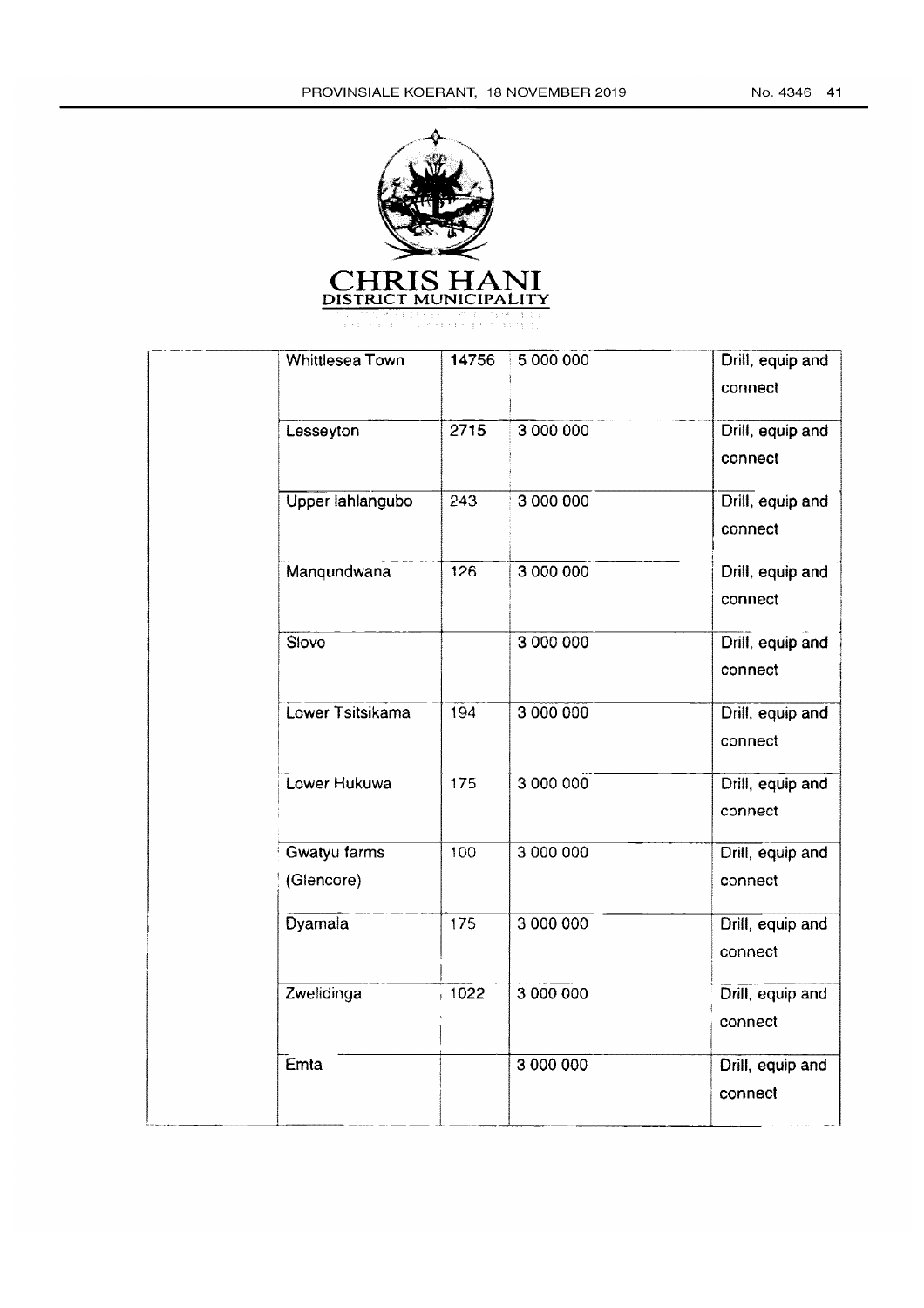

|                                              | Mabheleni   | 227    | 3 000 000   | Drill, equip and<br>connect |
|----------------------------------------------|-------------|--------|-------------|-----------------------------|
|                                              | Ilinge      | 2998   | 4 000 000   | Drill, equip and<br>connect |
| <b>ENOCH</b><br><b>MGIJIMA</b><br>(Molteno & | Sterkstroom | 2800   | 5 000 000   | Drill, equip and<br>connect |
| Sterkstroom)                                 | Molteno     | 4000   | 2 500 000   | Drill, equip and<br>connect |
| Inxuba<br>Yethemba                           | Middelburg  | 5337   | 5 000 000   | Drill, equip and<br>connect |
|                                              | Cradock     | 10 559 | 5 000 000   | Drill, equip and<br>connect |
| <b>TOTAL</b>                                 |             |        | 178 600 000 |                             |

CHDM has conducted workshops for Operators on groundwater monitoring with an aim of capacitating them to be able to manage the groundwater. These workshops are meant to ensure that the groundwater is being monitored to avoid over-abstraction and collapse of boreholes. CHDM had about 2 Interns graduated as Geologist WIth Hydrogeology.

Only 1 Intern that is currently available to assist with groundwater monitoring and exploration working with Hydrogeologists that are Professional Service Providers. The effect of drought on businesses, farmers, etc can never be measurable. The area of Komani has factories that produce Dairy products and Fizzy drinks (Twizza) which are threatened with closure thus resulting to job losses.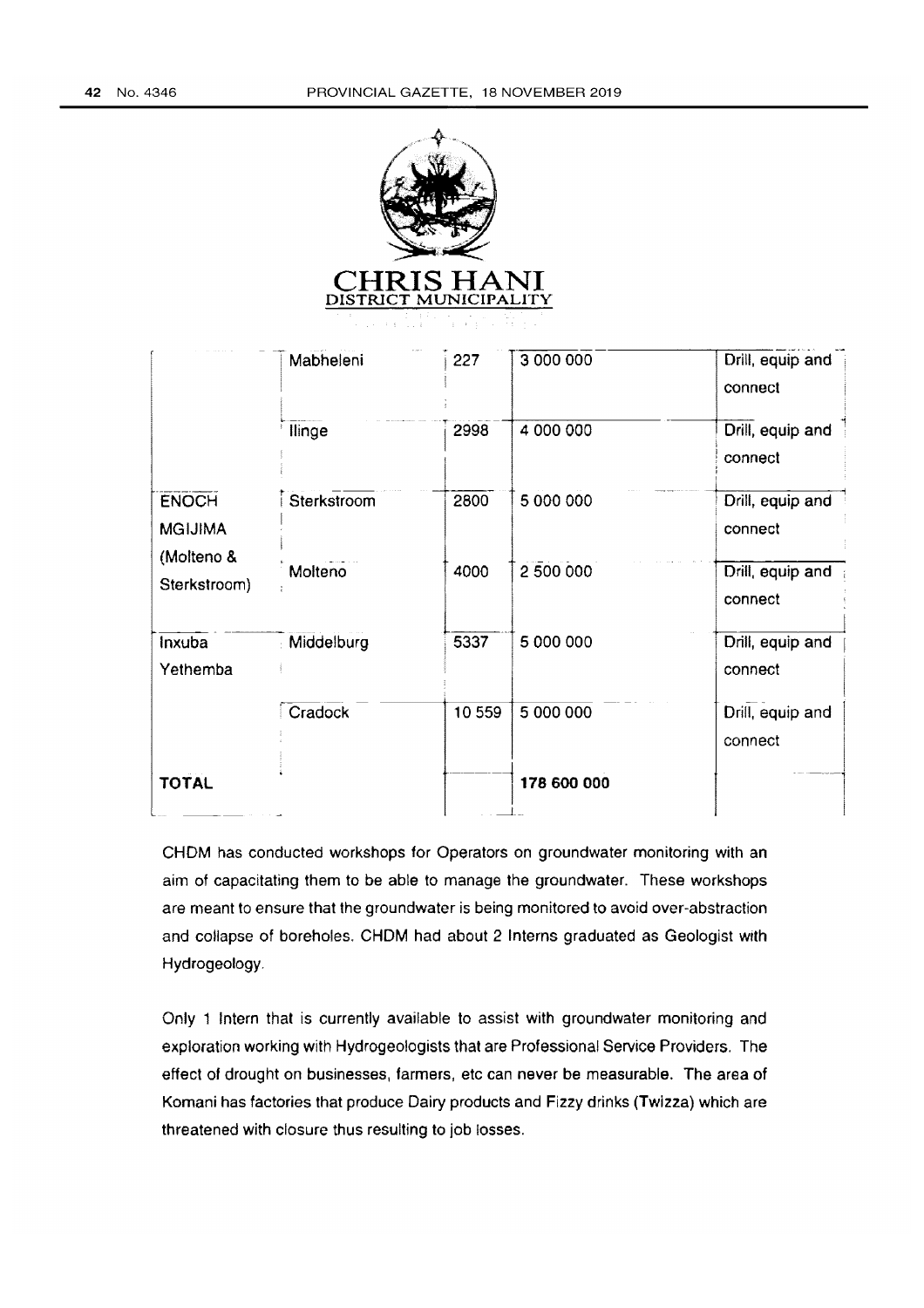

Small and commercial farmers are also affected as the dams and streams are no longer having water. Animals travel long distances to look for water and get lost or hit by cars on the road. The situation of Komani was further hit a blow around February 2019 when there were rains that lasted a week.

The rain could not make any impact on Bonkolo dam as there were stock-dams that are situated at the catchment area of Bonkolo dam. All the run-off was collected by the commercial farmers leaving nothing for Bonkolo dam. The issue of stock-dams at catchment areas becomes a challenge as there is no certainty about their registration with DWS.

#### Financial Implications:

A minimum amount required is to the tune of R178 600 000 will have to be declared to mitigate the impact of a natural disaster,

#### Other implications:

None.

#### Other parties consulted:

- All Water Services Providers
- Department of Water and Sanitation

#### Resolutions:

#### It was resolved that:

- 1) Council note and accept the report on declaration of state of disaster.
- 2) Council declare the state of municipal disaster in terms of Section 55 of the Disaster Management Act 57 of 2002.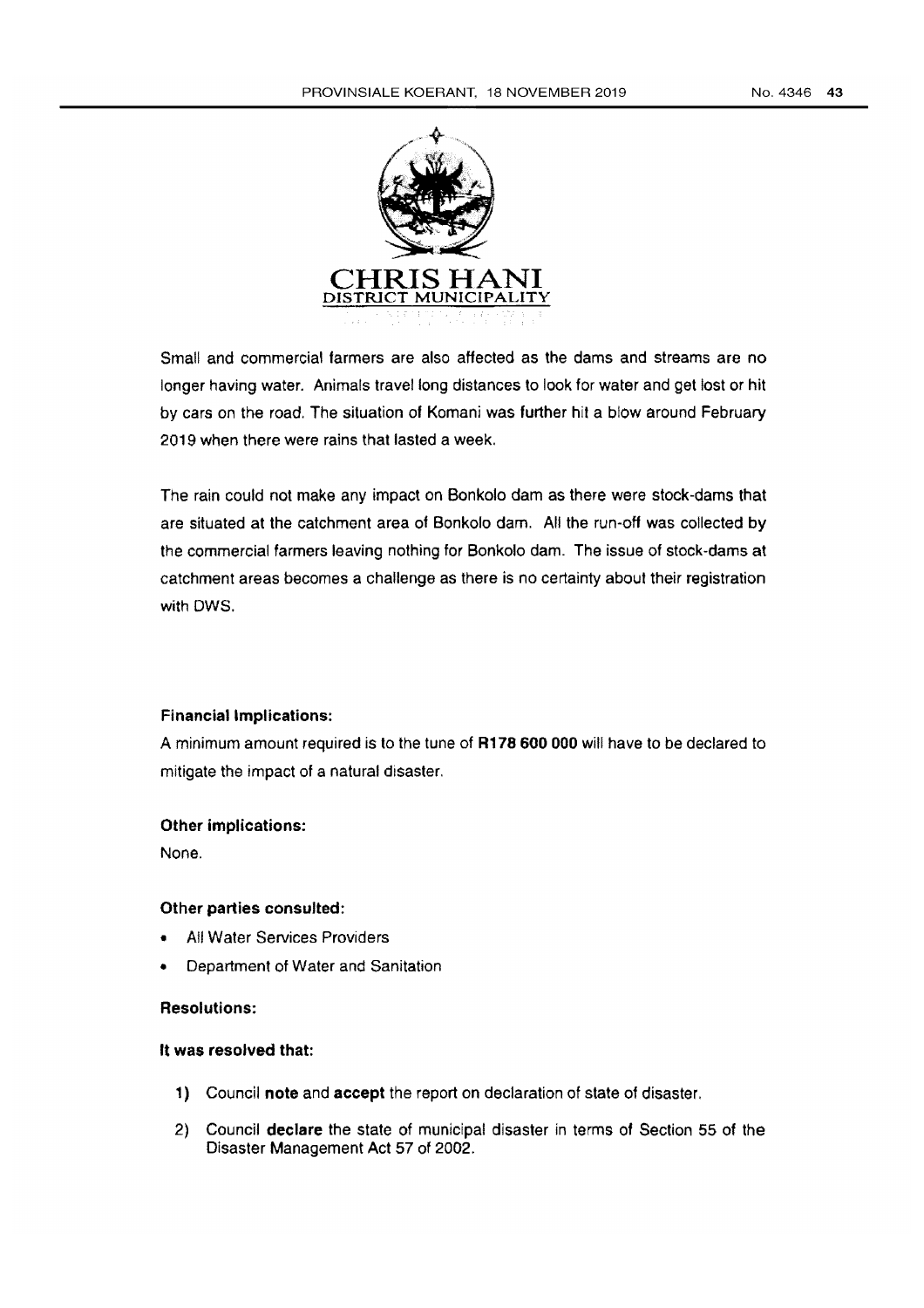

- 3) Council **approve** that other grant funding sources **be explored** in assisting on drought relief programmes.
- 4) Council **consider** reprioritization of WSIG grant for drought and engage the Department of Water and Sanitation.
- 5) Council **approve** the mobilization of both Provincial and National Government support.

**This is certified as a true copy of the original.** 

. . . . . . . . . . . . . . .

DR B. J. MTHEMBU

**ACTING MUNICIPAL MANAGER**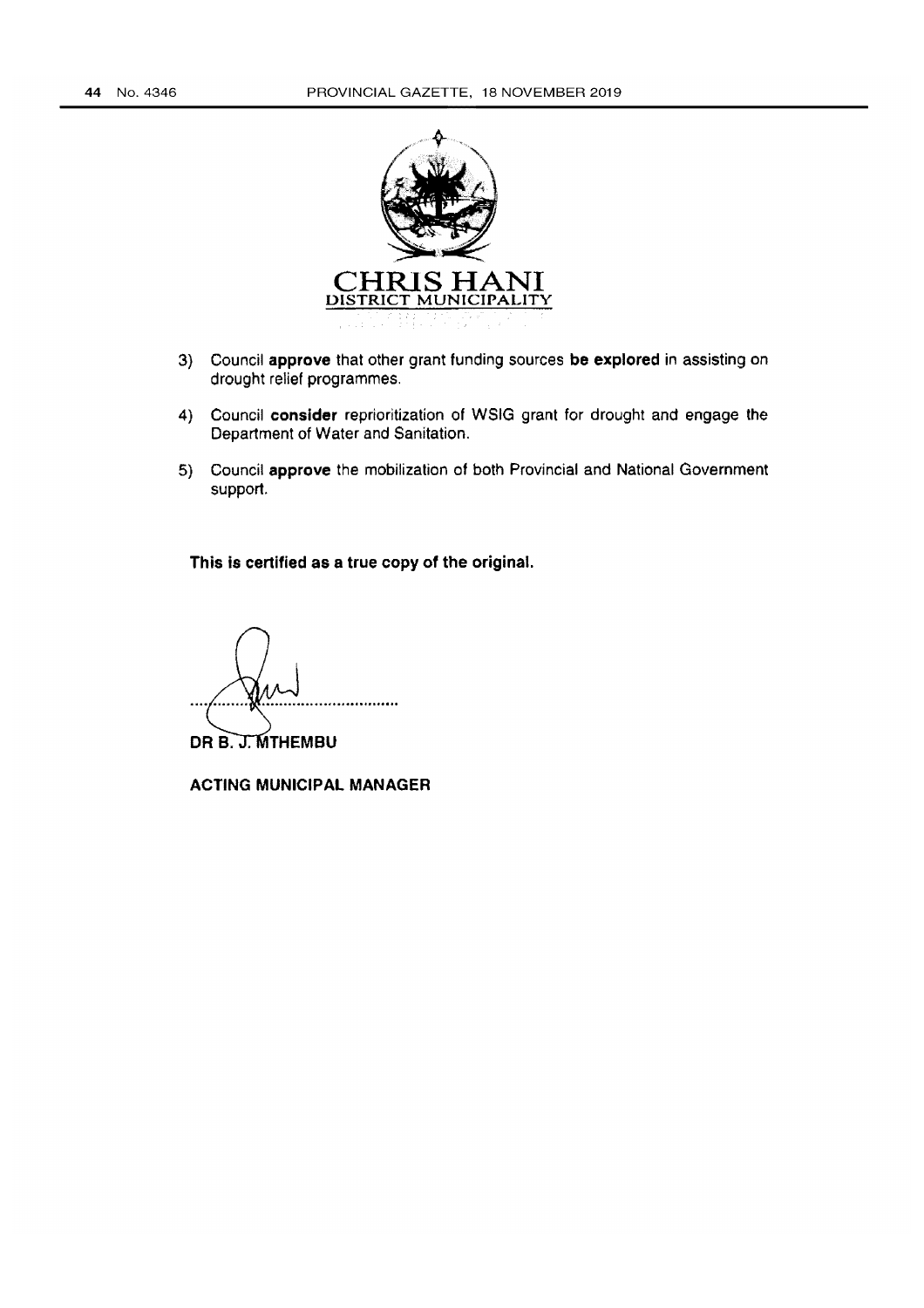# LOCAL AUTHORITY NOTICES • PLAASLIKE OWERHEIDS KENNISGEWINGS

# LOCAL AUTHORITY NOTICE 289 OF 2019

## Nelson Mandela Bay Municipality (EASTERN CAPE)

#### Removal of Restrictions in terms of the Spatial Planning and Land Use Management Act, 2013 (Act 16 of 2013)

#### ERF 4205, WALMER, PORT ELIZABETH, EASTERN CAPE

Under Section 47 of the Spatial Planning and Land Use Management Act, 2013 (Act 16 of 2013) and upon instructions by the Local Authority, a notice is hereby given that condition/s I. ii (a-e)-(h-k); II. (ii) (ad); III and V. (iii) (a) in Deed of Transfer No. T59185/99 applicable to Erf 4205, Walmer is hereby removed.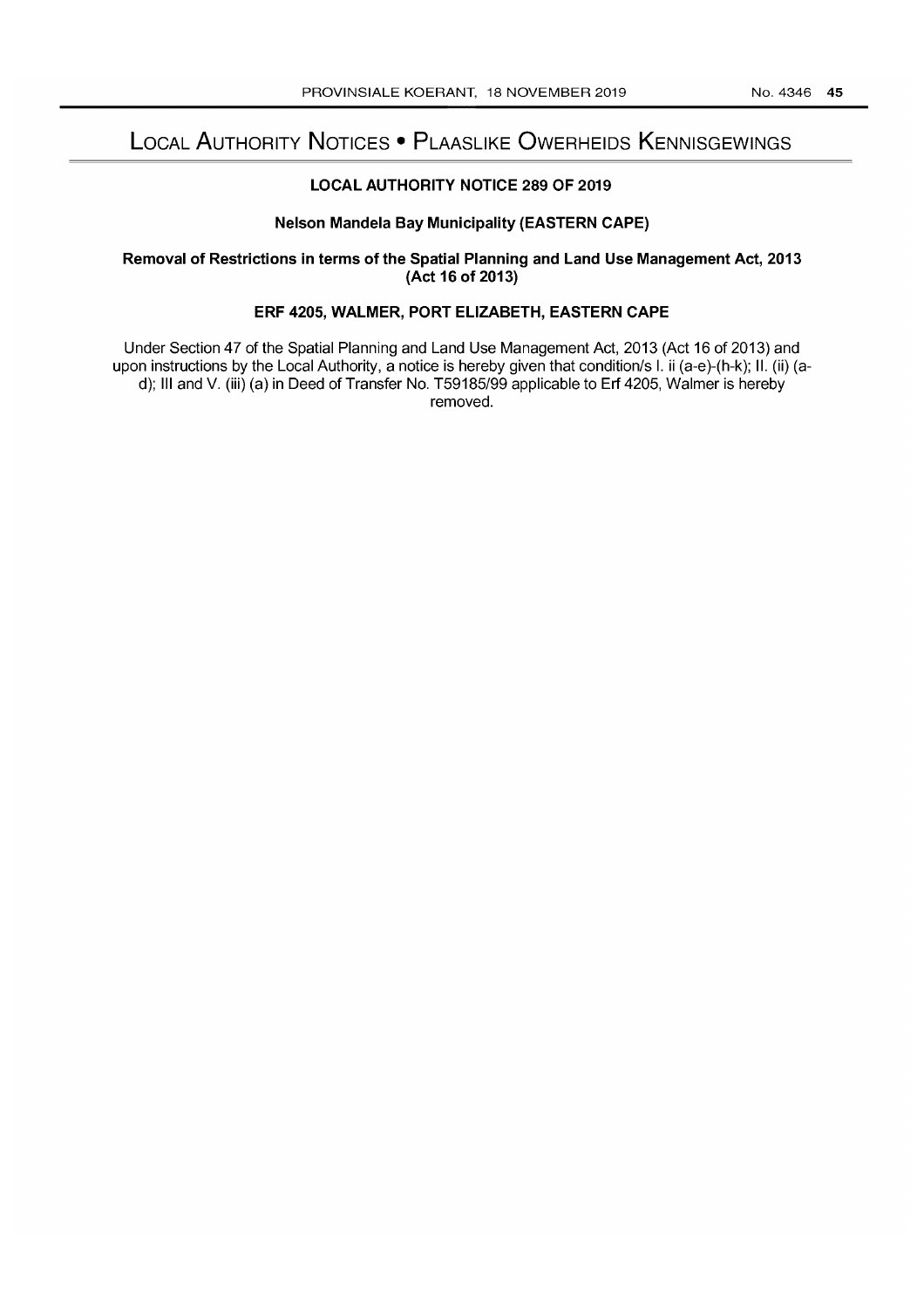#### **LOCAL AUTHORITY NOTICE 290 OF 2019**

### **PROVINCIAL NOTICE NO. 227/2019**

#### **EASTERN CAPE PROVINCE**

#### **KOUGA MUNICIPALITY (EC 108)**

#### **DEPARTMENT: PLANNING, DEVELOPMENT & TOURISM**

## **SECTION: PLANNING & DEVELOPMENT**

#### **NOTICE IN TERMS OF SECTIONS 35(1) and 37(4) & (5) OF THE SPATIAL PLANNING AND LAND USE MANAGEMENT ACT, 2013 (ACT 16 OF 2013) OF THE ESTABLISHMENT OF THE KOUGA MUNICIPAL PLANNING TRIBUNAL AND THE APPOINTMENT OF MEMBERS THERETO**

In terms of Section 35(1) of the Spatial Planning and Land Use management Act, 2013, Kouga Local Municipality established the Kouga Municipal Planning Tribunal to receive and dispose of land development applications and land use applications within the local municipal area. This has been adopted by the KLM Council on 9 September 2016 and amended by the Council on 30 April 2019.

Subsequent to the above, Kouga Municipal Council has appointed the following persons as members of the Kouga Municipal Planning Tribunal (MPT). In terms of Section 37(1) of "the Act" the term of office of the members is five (5) years from date of appointment, which is 12 October 2016.

#### **A. PRIVATE/ NON-MUNICIPAL EMPLOYEES**

#### **1. Town Planning**

- Mr B.A. Brooker (Chairperson)
- **2. Engineering** 
	- Mr N.H. Janse Van Rensburg
- **3. Land Surveying** 
	- Mr J. du Toit Bester

#### **B. MUNICIPAL EMPLOYEES**

- Director: Infrastructure & Engineering Mr. V.W. Felton (Deputy Chairperson)
- Director: Planning, Development & Tourism Ms. F.F. Mabusela
- Chief Financial Officer Mr. S. Thys
- Director: Community Services Ms. N. Machelesi
- Manager: Legal Services Ms. L. Opperman

For more information kindly contact the Manager: Planning & Development, Mr K. Marais at 16 Woltemade Street, Jeffreys Bay, or E-Mail: jmarais@kouqa.qov.za or Tel.: 042 200 2200

**C. DU PLESSIS MUNICIPAL MANAGER**  **P.O. BOX 21 JEFFREYS BAY 6330** 

**For Publication:** 

PROVINCIAL GAZETTE